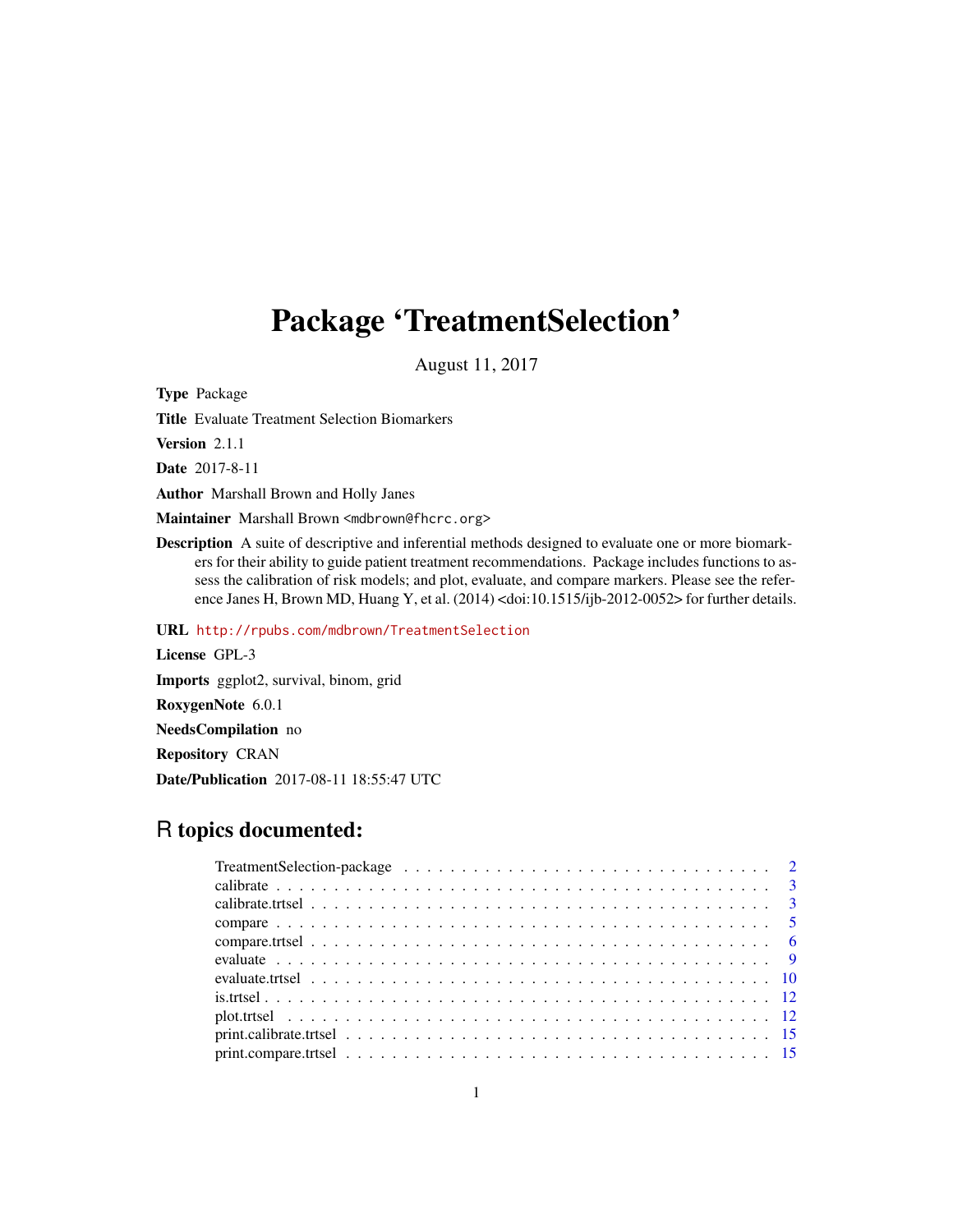<span id="page-1-0"></span>

| Index |  |
|-------|--|

TreatmentSelection-package

*Evaluate markers used to guide patient treatment selection decisions*

# Description

A suite of descriptive and inferential methods designed to evaluate one or more biomarkers for their ability to guide patient treatment recommendations.

# Details

| TreatmentSelection<br>Package: |  |
|--------------------------------|--|
| Package<br>Type:               |  |
| Version:<br>$2.0 -$            |  |
| 2016-07-28<br>Date:            |  |
| License:<br>$GPL-2$            |  |

# Author(s)

Marshall Brown and Holly Janes

Maintainer: Marshall Brown <mdbrown@fhcrc.org>

# References

Janes H, Brown MD, Huang Y, et al. An approach to evaluating and comparing biomarkers for patient treatment selection. \*\*Int J Biostat.\*\* 2014;10(1):99-121.

# See Also

[trtsel\\_measures](#page-20-1) for evaluating the performance of a user-specified marker-based treatment rule, [trtsel](#page-17-1) for creating trtsel objects, plot. trtsel for plotting risk curves and more, evaluate. trtsel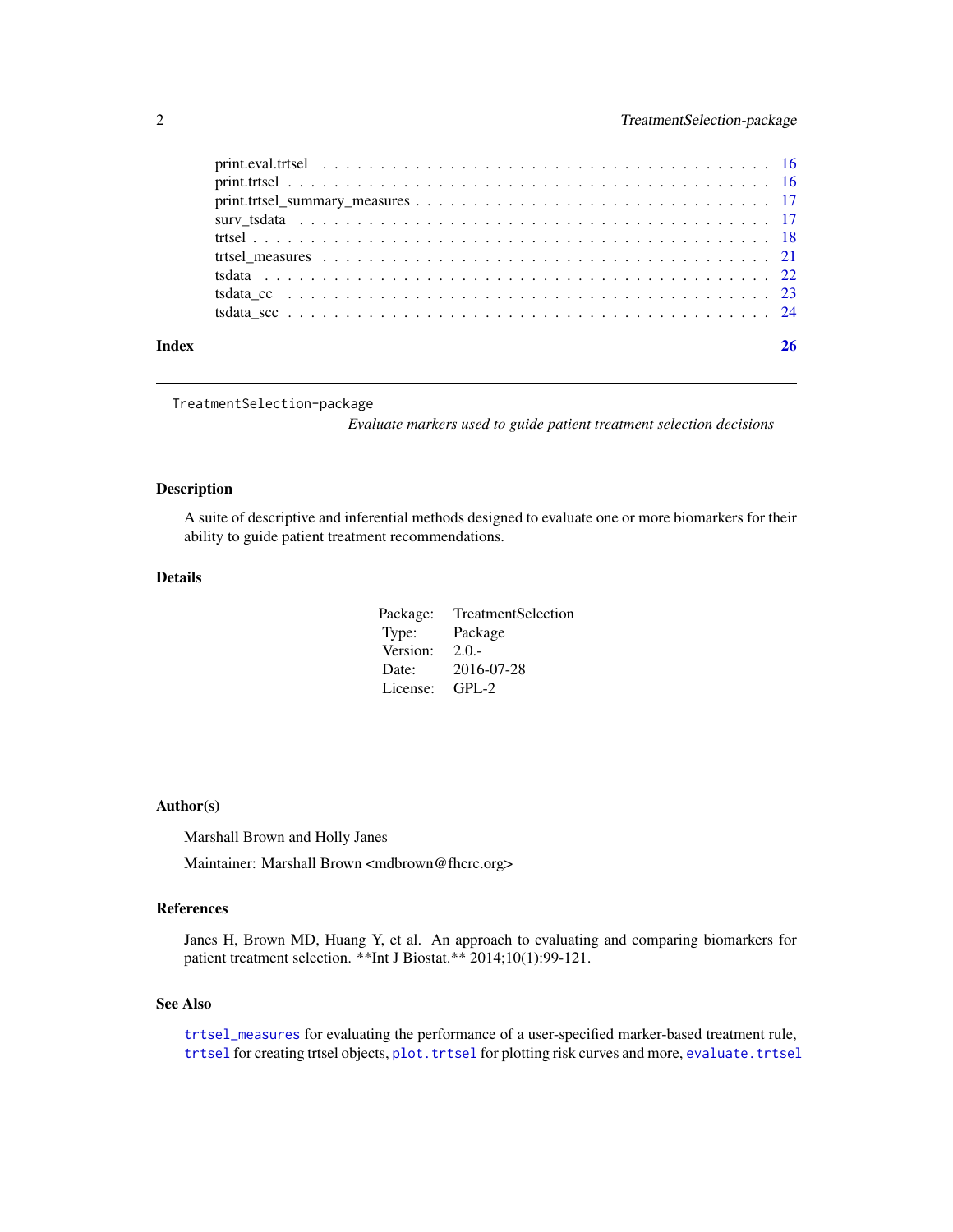#### <span id="page-2-0"></span>calibrate 3 and 3 and 3 and 3 and 3 and 3 and 3 and 3 and 3 and 3 and 3 and 3 and 3 and 3 and 3 and 3 and 3 and 3 and 3 and 3 and 3 and 3 and 3 and 3 and 3 and 3 and 3 and 3 and 3 and 3 and 3 and 3 and 3 and 3 and 3 and 3

for evaluating marker performance, [calibrate.trtsel](#page-2-1) for assessing model calibration, and [compare.trtsel](#page-5-1) to compare two trtsel object.

#### Examples

# See individual function man pages for examples.

```
?trtsel_measures
?trtsel
?plot.trtsel
?evaluate.trtsel
?compare.trtsel
?calibrate.trtsel
```
#### calibrate *method for calibrating trtsel objects*

# Description

method for calibrating trtsel objects

#### Usage

calibrate(x, ...)

# Arguments

x object ... not used

# See Also

[calibrate.trtsel](#page-2-1)

<span id="page-2-1"></span>calibrate.trtsel *assess model calibration of a trtsel object*

# Description

Assess calibration of fitted models for risk and treatment effect given marker. Plots are used to compare observed vs. fitted risks and treatment effects and Hosmer-Lemeshow goodness-of-fit tests are reported. An object of class "trtsel" must first be created using the function "trtsel" by supplying a data.frame containing marker, treatment, and event status information.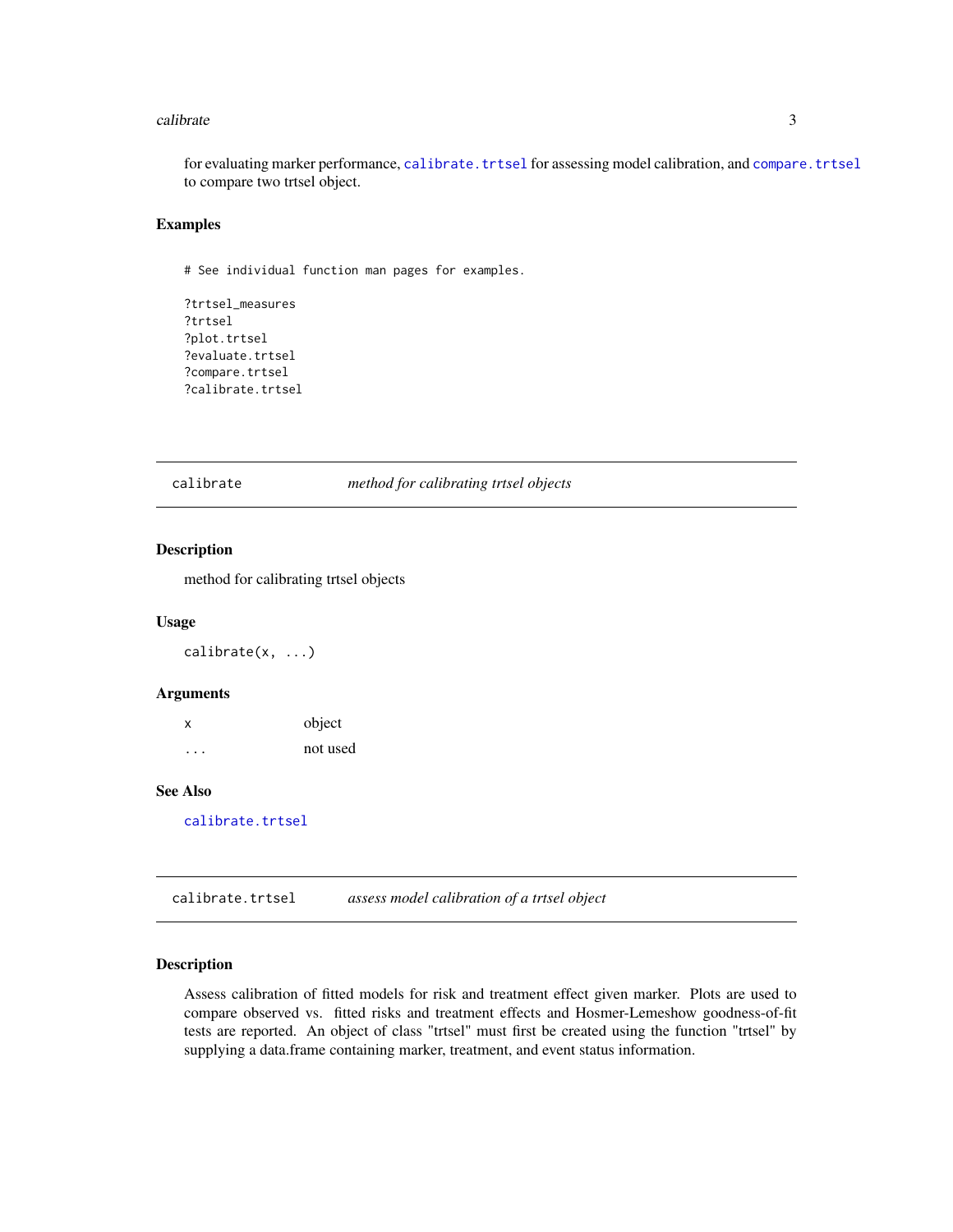# Usage

```
## S3 method for class 'trtsel'
calibrate(x, ..., groups = 10, plot.type = "calibration",
  trt.names = c("Treatment", "No Treatment"), line.color = "black",
 point.color = "grey10", ci = 0.95, main = NULL, ylim = NULL,
 xlim = NULL, ylab = NULL, xlab = NULL)
```
# Arguments

| X           | An object of class "trtsel", created by using the function "trtsel."                                                                                                                                                                                                                                                                                                                                                                                                                                   |  |
|-------------|--------------------------------------------------------------------------------------------------------------------------------------------------------------------------------------------------------------------------------------------------------------------------------------------------------------------------------------------------------------------------------------------------------------------------------------------------------------------------------------------------------|--|
| $\ddots$    | ignored.                                                                                                                                                                                                                                                                                                                                                                                                                                                                                               |  |
| groups      | Number of groups; observations are split into groups based on quantiles of pre-<br>dicted risk or treatment effect, depending on plot.type. For plot.type = "treat-<br>ment effect", observations are split into groups based on quantile of predicted<br>treatment effect; for plot.type= "calibration", "risk.t0", or "risk.t1", and for the<br>Hosmer-Lemshow test statistic, observations on each treatment are split into<br>groups based on quantile of predicted risk. The default value is 10. |  |
| plot.type   | Which type of plot to produce. Options are "calibration" (default), which plots<br>average predicted vs. observed risks on a log scale; "risk.t1" and "risk.t0" which<br>overlays observed risks on fitted risk curves for $T = 1$ and $T = 0$ subjects, re-<br>spectively; and "treatment effect" which overlays observed treatment effects on<br>the fitted treatment effect curve.                                                                                                                  |  |
| trt.names   | A vector of length 2 indicating the names for the two treatment options, $T =$<br>1 and $T = 0$ , respectively, for the plot legend. This option is only used when<br>plot.type="calibration". The default value is c("Treatment", "No Treatment").                                                                                                                                                                                                                                                    |  |
| line.color  | color for lines in calibration plots.                                                                                                                                                                                                                                                                                                                                                                                                                                                                  |  |
| point.color | color for points in calibration plots.                                                                                                                                                                                                                                                                                                                                                                                                                                                                 |  |
| сi          | numeric value (default 0.95) specifying the level for confidence intervals.                                                                                                                                                                                                                                                                                                                                                                                                                            |  |
| main        | The main title for the plot. Only applies if plot type is specified.                                                                                                                                                                                                                                                                                                                                                                                                                                   |  |
| ylim        | The limits for the y-axis of the plot, in the form c(lower, upper). Only applies if<br>plot.type is specified.                                                                                                                                                                                                                                                                                                                                                                                         |  |
| xlim        | The limits for the x-axisof the plot, in the form c(lower, upper). Only applies if<br>plot.type is specified.                                                                                                                                                                                                                                                                                                                                                                                          |  |
| ylab        | A label for the y-axis. Default values depend on plot type. Only applies if<br>plot.type is specified.                                                                                                                                                                                                                                                                                                                                                                                                 |  |
| xlab        | A label for the x-axis. Default values depend on plot type. Only applies if<br>plot type is specified.                                                                                                                                                                                                                                                                                                                                                                                                 |  |

# Value

A list with the following components:

| HL.TestStat | Hosmer-Lemeshow test statistic for assessing fit of the risk models for the $T = 0$ |
|-------------|-------------------------------------------------------------------------------------|
|             | and $T = 1$ groups.                                                                 |
| p.value     | P-values for the Hosmer-Lemeshow tests in each treatment group.                     |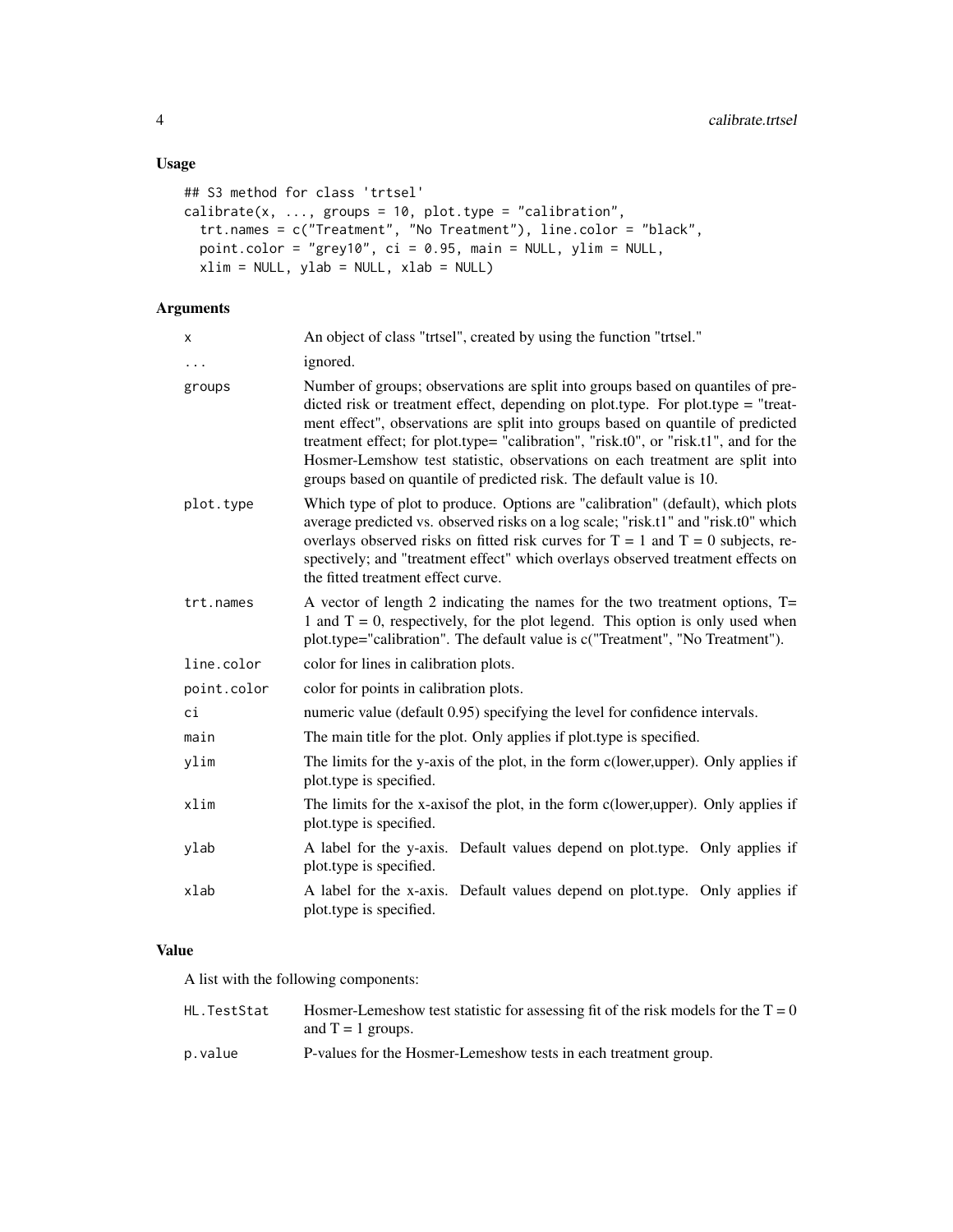#### <span id="page-4-0"></span>compare 5

| Df   | Degrees of freedom for the chi-square distribution used to generate a p-value for |  |
|------|-----------------------------------------------------------------------------------|--|
|      | the Hosmer-Lemeshow chi-square test. This equals "groups" - 2.                    |  |
| plot | If plot output was created, the ggplot plotting object.                           |  |

# See Also

[trtsel](#page-17-1) for creating trtsel objects, plot. trtsel for plotting risk curves and more, evaluate. trtsel for evaluating marker performance, and [compare.trtsel](#page-5-1) to compare two trtsel object.

# Examples

```
data(tsdata)
###########################
## Create trtsel objects
###########################
trtsel.Y1 <- trtsel(event ~ Y1*trt,
                   treatment.name = "trt",
                   data = tsdata,
                   study.design = "RCT",
                   default.trt = "trt all")
trtsel.Y1
##############################
## Assess model calibration
##############################
cali.Y1 <- calibrate(trtsel.Y1, plot.type = "calibration")
cali.Y1
# A "treatment effect" plot
calibrate(trtsel.Y1, line.color = "coral", plot.type = "treatment effect")
```
# compare *method to compare trtsel objects*

# Description

method to compare trtsel objects

# Usage

 $compare(x, \ldots)$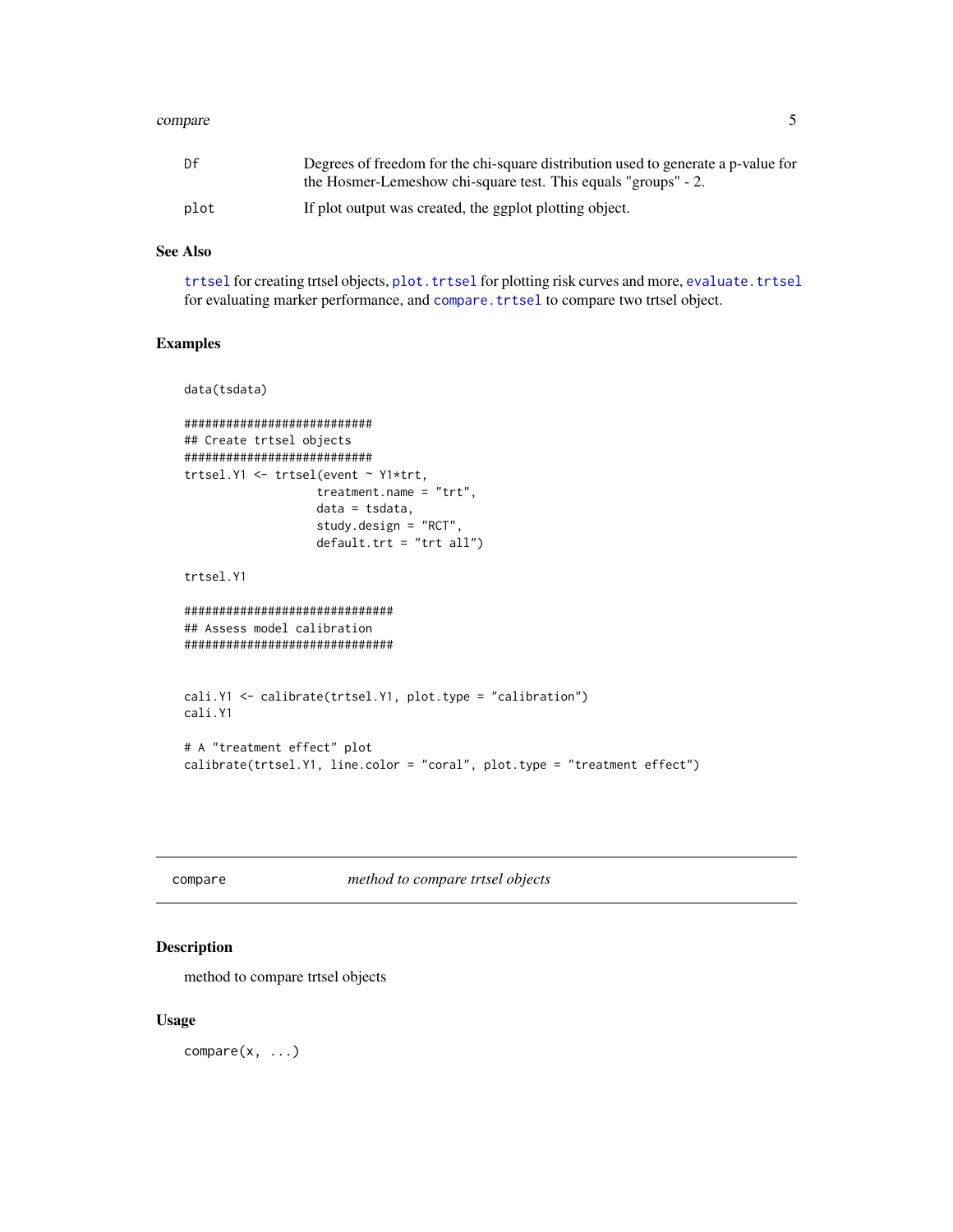#### <span id="page-5-0"></span>**Arguments**

| X | object   |
|---|----------|
|   | not used |

<span id="page-5-1"></span>compare.trtsel *compare the performance of two treatment selection markers*

# Description

Evaluates and compares the performance of two treatment selection markers measured in the same data. (Bias-corrected) summary measures for the performance of each marker are estimated and confidence intervals are provided. Differences in measures of performance between markers are estimated along with confidence intervals, and the results of tests comparing marker performance measures are returned. "Treatment effect curves" for each marker are overlaid on the same plot. An object of class 'trtsel' must first be created for each marker using the function 'trtsel' by supplying a data.frame containing marker, treatment, and event status information; treatment and event data must be identical for the two markers.

# Usage

```
## S3 method for class 'trtsel'
compare(x, ..., x2, bootstraps = 500, bias.correct = TRUE,alpha = 0.05, plot = TRUE, ci = "horizontal", fixed.values = NULL,
 offset = 0.01, conf.bands = TRUE, conf.bandsN = 100,
 model.names = c("Model 1", "Model 2"), xlab = NULL, ylab = NULL,xlim = NULL, ylim = NULL, main = NULL, annotate.plot = TRUE)
```
# Arguments

| $\mathsf{x}$   | An object of class "trtsel" created by using function "trtsel". This is created<br>using data for the first marker. Note: event and treatment vectors provided to<br>create this trisel object must be identical to those used to create the x2 object.                                                        |
|----------------|----------------------------------------------------------------------------------------------------------------------------------------------------------------------------------------------------------------------------------------------------------------------------------------------------------------|
|                | <i>ignored.</i>                                                                                                                                                                                                                                                                                                |
| x <sub>2</sub> | An object of class "trisel" created by using function "trisel". This is created<br>using data for the second marker.                                                                                                                                                                                           |
| bootstraps     | Number of bootstrap replicates for creating confidence intervals and bands. De-<br>fault value is 500. Set bootstraps=0 if no confidence intervals or bands are de-<br>sired.                                                                                                                                  |
| bias.correct   | logical indicator of whether to bias-correct measures for over-optimism using<br>bootstrap-bias correction. When the same data is used to fit and evaluate the<br>model, performance measures are over-optimistic. Setting this equal to TRUE<br>uses a bootstrap method to bias-correct performance measures. |
| alpha          | $(1-\alpha)$ -alpha)*100% confidence intervals are calculated. Default value is alpha =<br>0.05 which yields 95% CI's.                                                                                                                                                                                         |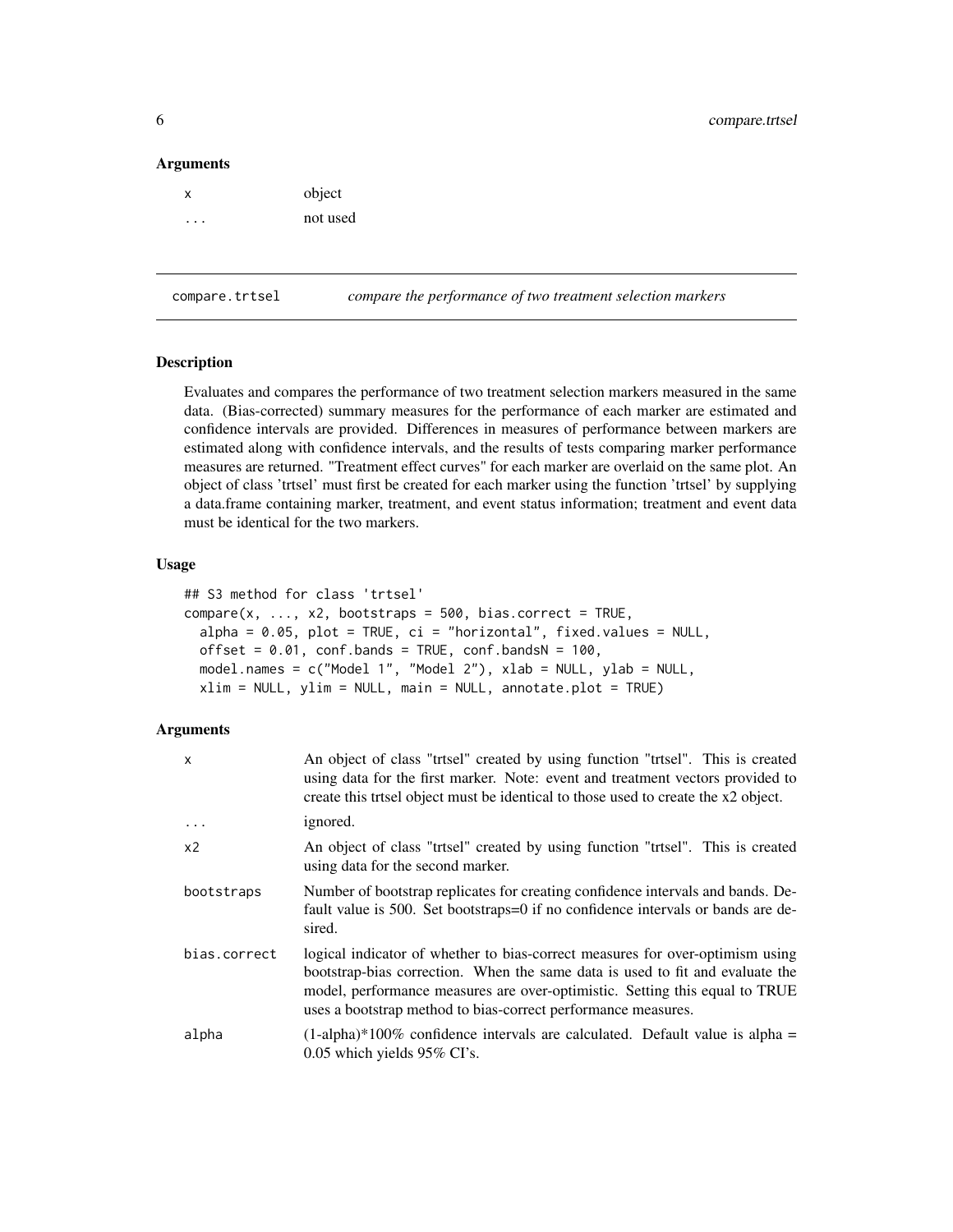| plot          | Indication of whether a plot showing treatment effect curves for the two markers<br>should be created. TRUE (default) or FALSE.                                                                                                                                                             |
|---------------|---------------------------------------------------------------------------------------------------------------------------------------------------------------------------------------------------------------------------------------------------------------------------------------------|
| ci            | If plot = TRUE, indication of whether horizontal or vertical confidence intervals<br>be plotted. Character string of either "horizontal" (default) or "vertical." Only<br>applies if $plot = TRUE$ .                                                                                        |
| fixed.values  | A numeric vector indicating fixed values on the x- or y-axes at which bootstrap<br>confidence intervals are provided. If "fixed.values" are provided, point-wise<br>confidence intervals will be printed (i.e. conf.bands will be taken as FALSE).<br>This option applies to the plot only. |
| offset        | If confidence intervals are to be plotted for specified fixed values, offset is the<br>amount of distance to offset confidence intervals so that they do not overlap on<br>the plot. The default value is $0.01$ . Only applies if plot = TRUE.                                             |
| conf.bands    | Indication of whether pointwise confidence intervals are shown for the curve(s).<br>TRUE (default) or FALSE. If "fixed.values" are input, this option is ignored and<br>no confidence bands are produced. Only applies if plot = TRUE.                                                      |
| conf.bandsN   | If conf.bands = TRUE, the number of points along the $x$ - or $y$ -axis at which to<br>calculate the pointwise confidence intervals. The default is 100. Only applies if<br>$plot = TRUE.$                                                                                                  |
| model.names   | A vector of length 2 indicating the names for the two markers in x, and x2,<br>respectively, for the plot legend. The default value is $c("Model 1", "Model 2").$                                                                                                                           |
| xlab          | A label for the x-axis. Default values depend on plot.type. Only applies if plot<br>$=$ TRUE.                                                                                                                                                                                               |
| ylab          | A label for the y-axis. Default values depend on plot.type. Only applies if plot<br>$=$ TRUE.                                                                                                                                                                                               |
| xlim          | The limits for the x-axisof the plot, in the form $c(x1,x2)$ . Only applies if plot =<br>TRUE.                                                                                                                                                                                              |
| ylim          | The limits for the y-axis of the plot, in the form $c(y1,y2)$ . Only applies if plot =<br>TRUE.                                                                                                                                                                                             |
| main          | The main title for the plot. Only applies if $plot = TRUE$ .                                                                                                                                                                                                                                |
| annotate.plot | Only applies to comparison of two discrete markers. Should the plot be anno-<br>tated with the marker group percentages? default is TRUE.                                                                                                                                                   |

# Value

A list with components (see Janes et al. (2013) for a description of the summary measures and estimators):

| estimates.marker1 |                                                                                |  |
|-------------------|--------------------------------------------------------------------------------|--|
|                   | Point estimates of the summary measures: p.neg, p.pos, B.neg, B.pos, Theta,    |  |
|                   | Var. Delta, TG and event rates for marker 1.                                   |  |
| estimates.marker2 |                                                                                |  |
|                   | Point estimates for the same summary measures for marker 2.                    |  |
|                   | estimates.diff Estimated difference in summary measures (marker 1 - marker 2). |  |
| ci.marker1        | 2x9 data.frame with confidence intervals for marker 1 performance measures.    |  |
|                   |                                                                                |  |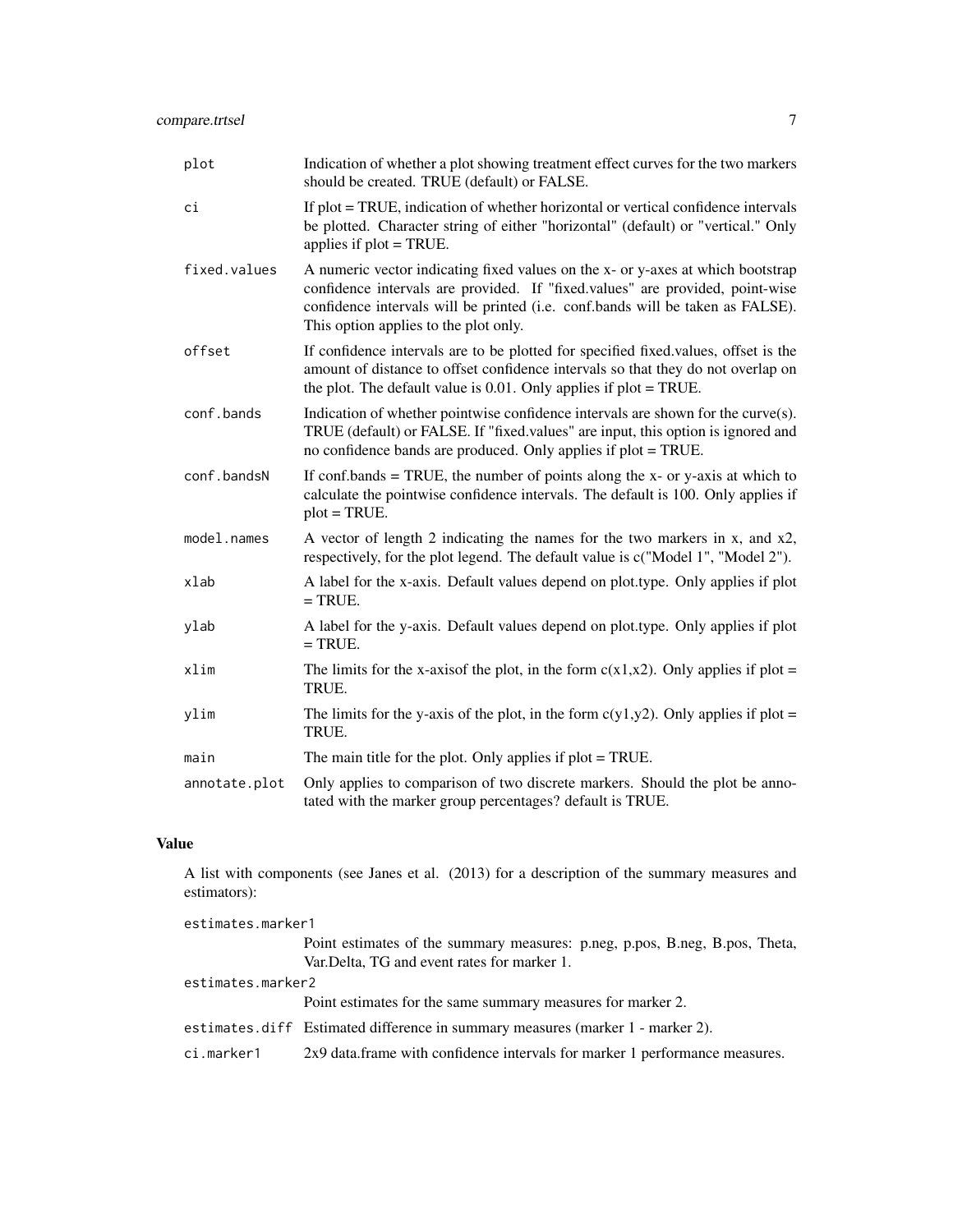<span id="page-7-0"></span>

| ci.marker2                      | 2x9 data.frame with confidence intervals for marker 2 performance measures.                                                                                                   |  |
|---------------------------------|-------------------------------------------------------------------------------------------------------------------------------------------------------------------------------|--|
| ci.diff                         | 2x9 data.frame with confidence intervals for differences in performance mea-<br>sures.                                                                                        |  |
| p.values                        | 1x9 data.frame with p-values for each difference corresponding to a test of H0:<br>marker 1 performance $=$ marker 2 performance.                                             |  |
| bootstraps                      | bootstraps value provided.                                                                                                                                                    |  |
| In addition, if $plot = TRUE$ : |                                                                                                                                                                               |  |
| plot<br>plot.ci.marker1         | ggplot object containing the generated plot.                                                                                                                                  |  |
|                                 | A data. frame containing the bounds of the bootstrap-based confidence intervals<br>for marker1, along with the fixed values they are centered around, where appli-<br>cable.  |  |
| plot.ci.marker2                 |                                                                                                                                                                               |  |
|                                 | a data. frame containing the bounds of the bootstrap-based confidence intervals<br>for marker 2, along with the fixed values they are centered around, where appli-<br>cable. |  |

# Note

Plot output is only produced when comparing a continuous (discrete) marker to a continuous (discrete) marker because confidence bands are calculated differently for continuous vs. discrete markers. See the note under ?plot.trtsel, for a description of the differences between how the bootstrap confidence bands are calculated.

# References

Janes, Holly; Brown, Marshall D; Pepe, Margaret; Huang, Ying; "An Approach to Evaluating and Comparing Biomarkers for Patient Treatment Selection" The International Journal of Biostatistics. Volume 0, Issue 0, ISSN (Online) 1557-4679, ISSN (Print) 2194-573X, DOI: 10.1515/ijb-2012- 0052, April 2014

### See Also

[trtsel](#page-17-1) for creating trtsel objects, plot. trtsel for plotting risk curves and more, evaluate. trtsel for evaluating marker performance, and [calibrate.trtsel](#page-2-1) for assessing model calibration..

# Examples

```
data(tsdata)
```

```
###########################
## Create trtsel objects
###########################
trtsel.Y1 <- trtsel(event ~ Y1*trt,
                  treatment.name = "trt",
```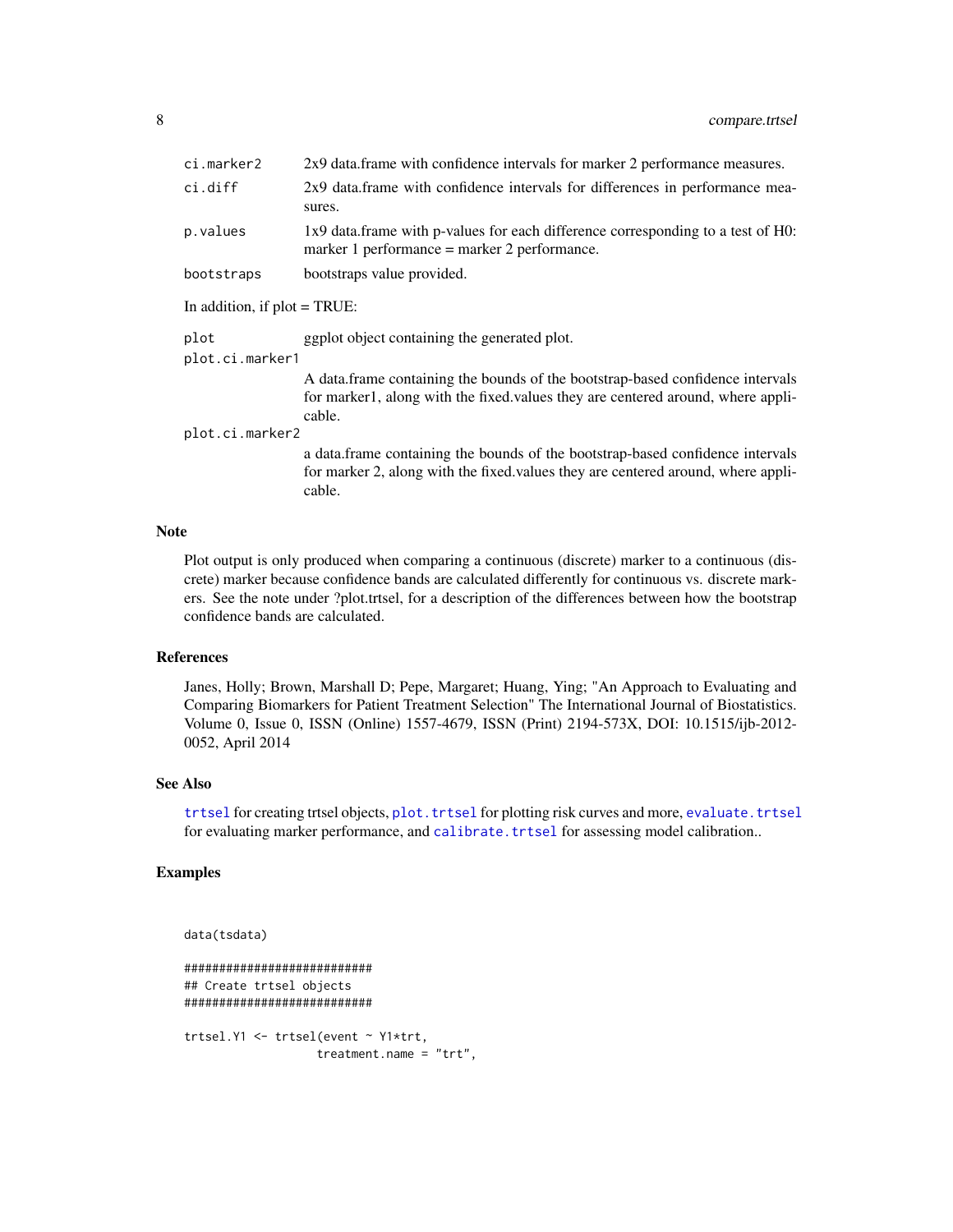#### <span id="page-8-0"></span>evaluate 9

```
data = tsdata,
                   study.design = "RCT",
                   default.trt = "trt all")
trtsel.Y1
trtsel.Y2 <- trtsel(event ~ Y2*trt,
                   treatment.name = "trt",
                   data = tsdata,
                   default.trt = "trt all")
trtsel.Y2
###############################
## Compare marker performance
###############################
# Plot treatment effect curves with pointwise confidence intervals
## use more bootstraps in practice
compare(x = trtsel.Y1, x2 = trtsel.Y2,bootstraps = 10, plot = TRUE,
```

```
ci = "horizontal", conf.bands = TRUE)
```
evaluate *a method for evaluating a trtsel object*

# Description

a method for evaluating a trtsel object

# Usage

evaluate(x, ...)

# Arguments

| х | object   |
|---|----------|
| . | not used |

# See Also

[evaluate.trtsel](#page-9-1)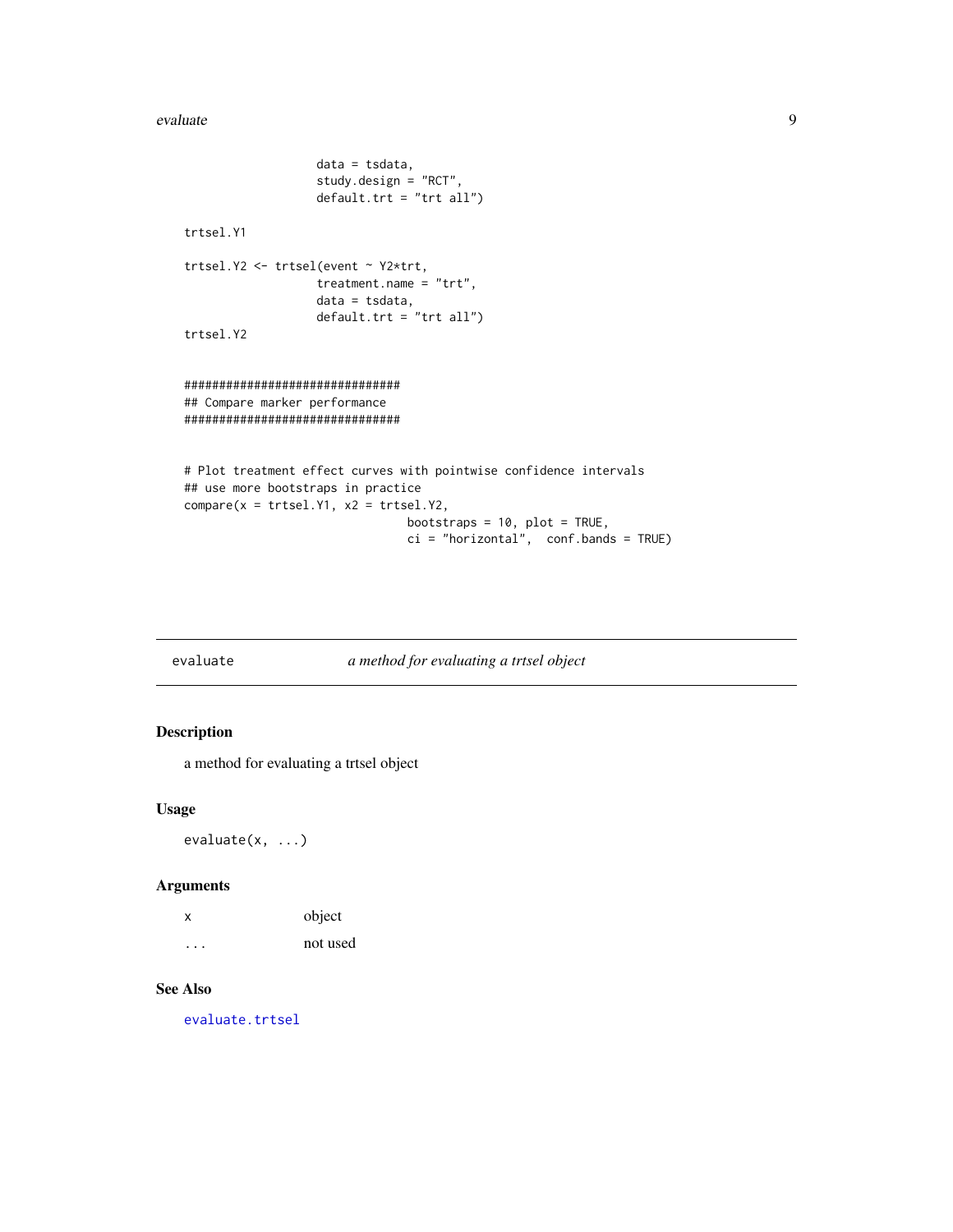<span id="page-9-1"></span><span id="page-9-0"></span>evaluate.trtsel *evaluate the performance of one or more biomarkers for their ability to guide patient treatment recommendations.*

# **Description**

Evaluates the ability of one or more biomarkers for their ability to guide patient treatment recommendations. (Bias-corrected) summary measures of marker performance are estimated and confidence intervals are provided. This function accepts as input an object of class "trtsel", created using the function "trtsel".

# Usage

```
## S3 method for class 'trtsel'
evaluate(x, ..., bias.correct = TRUE, bootstraps = 1000,alpha = 0.05)
```
# Arguments

| X            | An object of class "trtsel", created by using the function "trtsel."                                                                                                                                                                                                                                                                                |
|--------------|-----------------------------------------------------------------------------------------------------------------------------------------------------------------------------------------------------------------------------------------------------------------------------------------------------------------------------------------------------|
| $\ddots$     | ignored.                                                                                                                                                                                                                                                                                                                                            |
| bias.correct | logical indicator of whether to bias-correct measures for over-optimism using<br>bootstrap-bias correction. When the same data is used to fit and evaluate the<br>model, performance measures are over-optimistic. Setting this equal to TRUE<br>uses a bootstrap method to bias-correct performance measures. See details for<br>more information. |
| bootstraps   | Number of bootstrap replicates for creating confidence intervals for each perfor-<br>mance measure. The default value is 1000. Set bootstraps $= 0$ if no confidence<br>intervals are desired.                                                                                                                                                      |
| alpha        | $(1-\alpha)$ -alpha)*100% confidence intervals are calculated. Default value is alpha<br>0.05 which yields 95% CI's. The same alpha is used for the two-sided type-I<br>error for the test of H0: No decrease in event rate under marker-based treatment.                                                                                           |

#### Value

A list with the following components (see Janes et al. (2013) for a description of the summary measures and estimators):

- test.Null List of results of a test of the null hypothesis H0: No decrease in event rate under marker-based treatment. Contains "reject" (logical; was H0 rejected), p.value, z.statistic, and alpha estimates data.frame of dimension 1x9 of summary measure estimates. Includes: p.rec.trt : proportion recommended treatment; p.rec.notrt : proportion recommended
	- no treatment; B.neg.emp, B.neg.mod: Average benefit of no treatment among those recommended no trt, empirical and model-based estimates; B.pos.emp,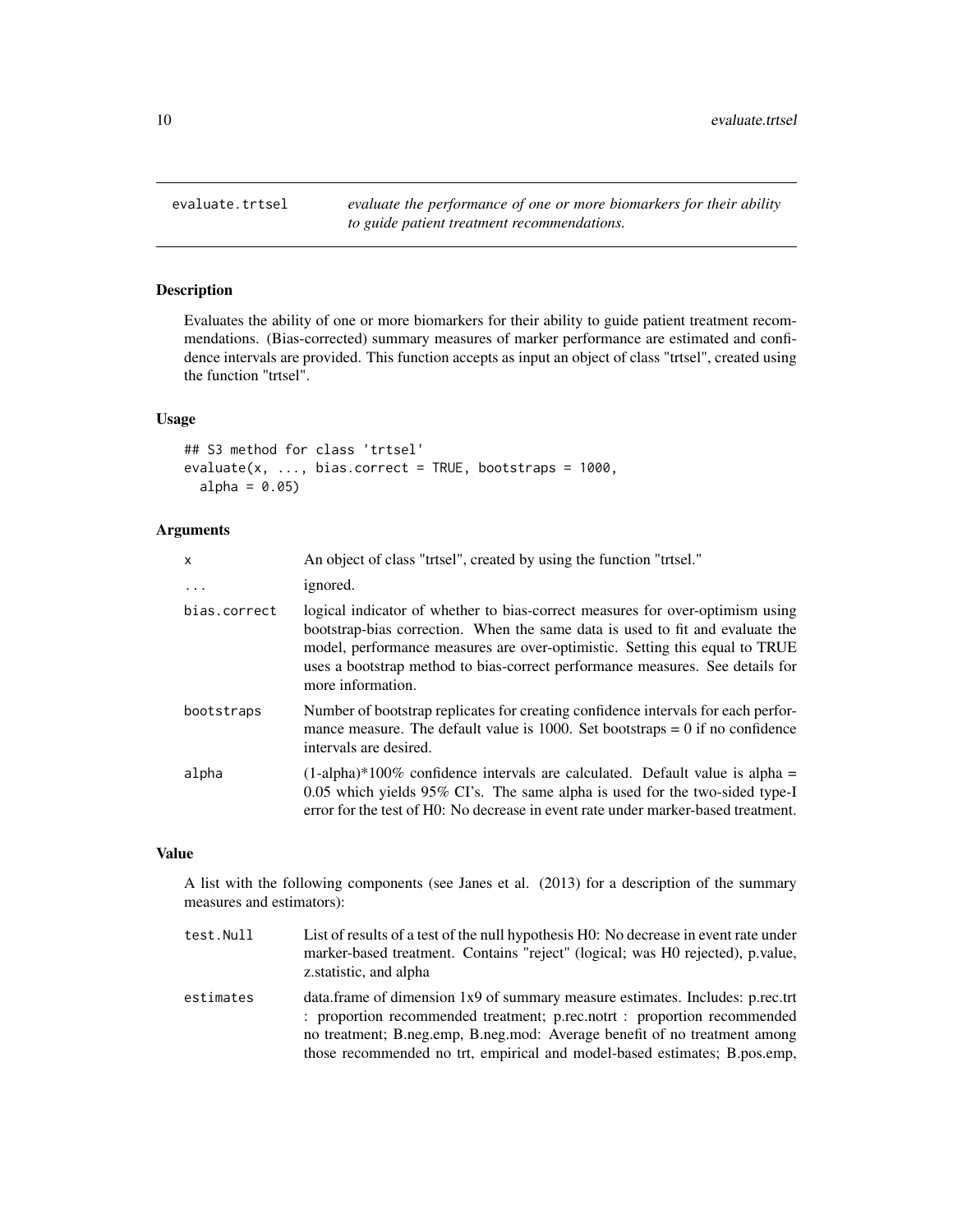<span id="page-10-0"></span>B.neg.mod: Average benefit of treatment among those recommended trt, empirical and model-based estimates; Theta.emp, Theta.mod: Decrease in rate of outcomes under marker-based treatment, empirical and model-based estimates; Var.Delta: variance in estimated treatment effect; TG: Total gain. ER.trt0.emp/mod, ER.trt1.emp/mod, ER.mkrbased.emp/mod: Event rates under trt = 0, trt = 1 or for marker-based treatment. Marker.Thresh: Marker positivity threshold– defined as the maximum marker value such that estimated treatment effect < "thresh" (=treatment effect used to define the treatment rule, this is set when creating the trtsel object). If all observations are marker negative (or all are positive), Marker.Thresh has value NA

conf.intervals data.frame of dimension 2x9 with bootstrap-based confidence intervals for each summary measures. If bootstraps  $= 0$  or boot  $=$  FALSE, this component is NULL.

# Note

The evaluate function used this way both fit and evaluates a risk model using the same data, which is known to bias performance measure estimates to be overly optimistic. To correct for this bias, the evaluate function by default sets bias.correct=TRUE. This implements bootstrap bias correction via the "refined bootstrap" method described in Efron and Tibshirani 1994. In short, we sample BB bootstrap datasets. For each, obtain a new treatment selection rule based on the re-fit model and calculate the difference in estimated performance of this rule using the bootstrap vs. original data. The average of these differences estimates the bias. We shift naive performance estimates and confidence intervals down by the estimated bias.

#### See Also

[trtsel](#page-17-1) for creating trtsel objects, plot. trtsel for plotting risk curves and more, calibrate. trtsel for assessing model calibration, and [compare.trtsel](#page-5-1) to compare two trtsel object.

# Examples

```
data(tsdata)
```

```
###########################
## Create trtsel objects
###########################
trtsel.Y1 <- trtsel(event ~ Y1*trt,
                   treatment.name = "trt",
                   data = tsdata,
                   study.design = "RCT",
                   family = binomial(link = "logit"),
                   default.trt = "trt all")
trtsel.Y1
```

```
#################################
## Evaluate marker performance
#################################
```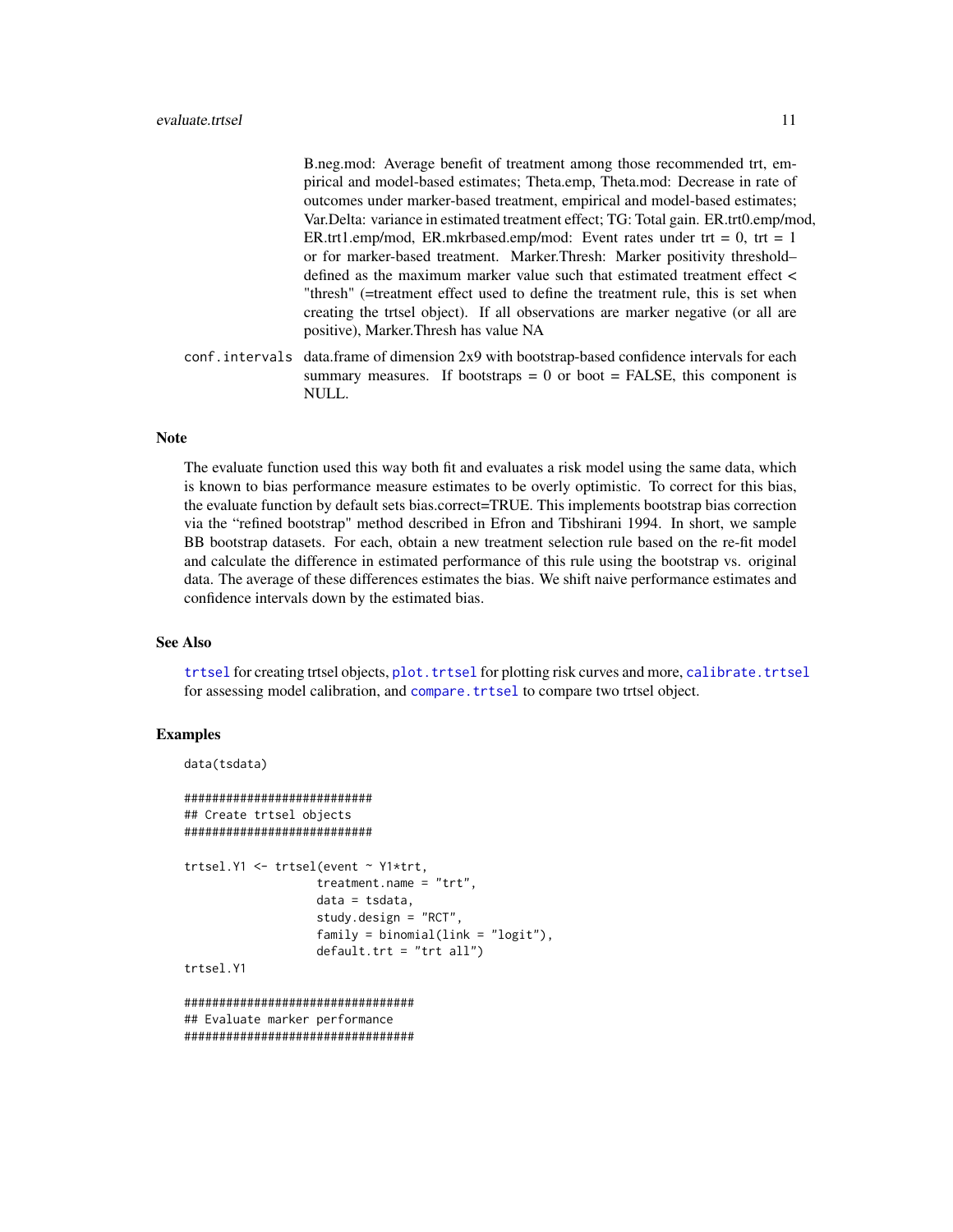```
# Marker Y1
estimates.Y1 <- evaluate(trtsel.Y1, bootstraps = 50)
estimates.Y1
```
#### is.trtsel *is x a trtsel object?*

# Description

Function to check if an object is of class "trtsel"

#### Usage

is.trtsel(x)

# **Arguments**

x Any R object.

# Value

Returns TRUE or FALSE depending on whether x is a "trtsel" object or not.

<span id="page-11-1"></span>plot.trtsel *plot risk curves, treatment effect curves or cdf of risk for a trtsel object.*

# Description

Plots a treatment selection marker. Estimated "risk curves" and "treatment effect curves" are plotted. An object of class "trtsel" must first be created using the function "trtsel" by supplying a data.frame containing marker, treatment, and event status information.

#### Usage

```
## S3 method for class 'trtsel'
plot(x, bootstraps = 500, plot-type = c("treatment effect","risk", "cdf", "selection impact"), ci = c("default", "horizontal",
  "vertical", "none"), alpha = 0.05, fixed.values = NULL, offset = 0.01,
 conf.bands = TRUE, conf.bandsN = 100, trt.names = c("Treatment",
  " No \nTreatment"), xlab = NULL, ylab = NULL, xlim = NULL,
 ylim = NULL, main = NULL, show.maxis = TRUE, ...)
```
<span id="page-11-0"></span>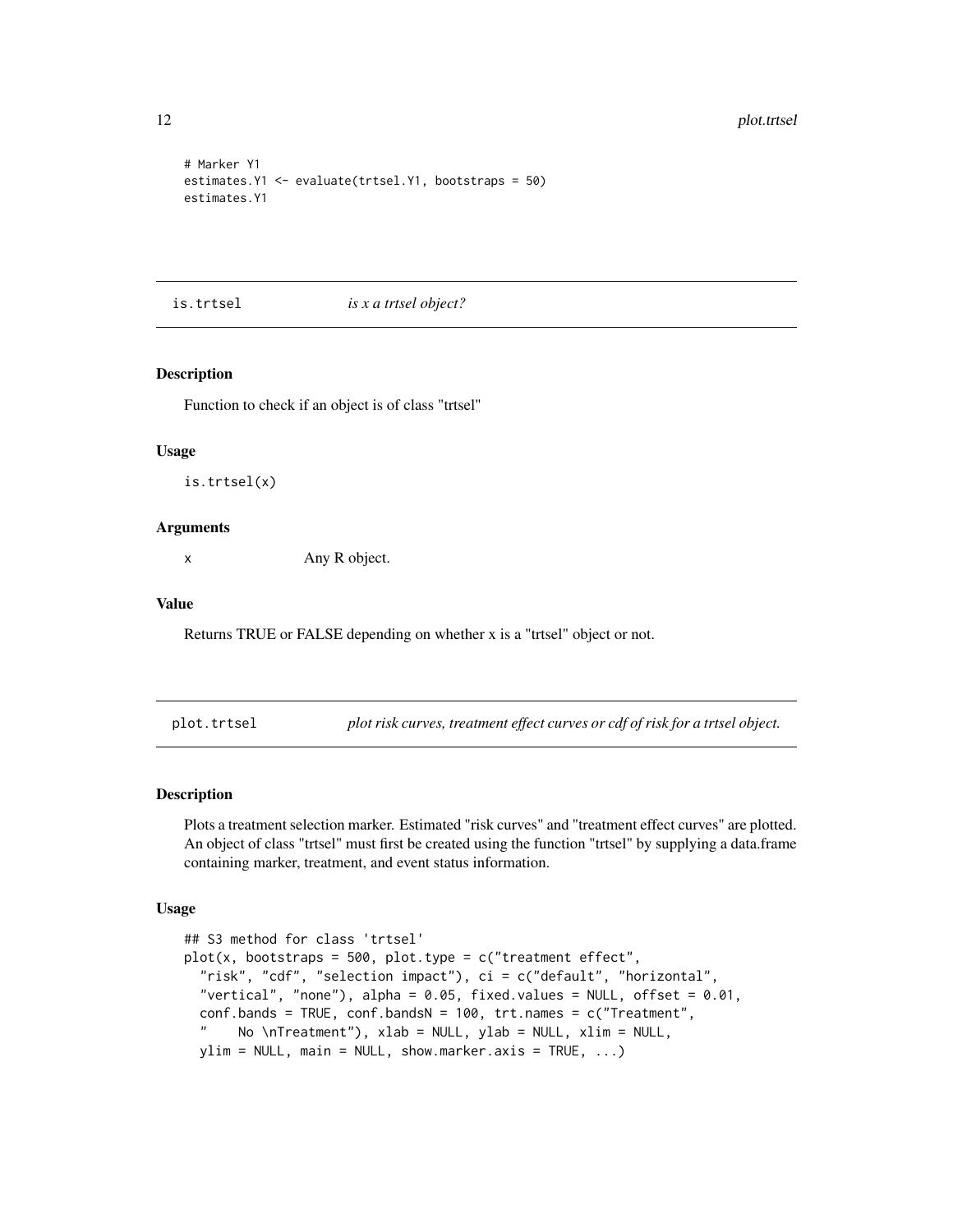#### plot.trtsel 13

# Arguments

| х                | An object of class "trtsel", created by using the function "trtsel."                                                                                                                                                                                                                                                                                                                                                                                                                                                                                                      |  |
|------------------|---------------------------------------------------------------------------------------------------------------------------------------------------------------------------------------------------------------------------------------------------------------------------------------------------------------------------------------------------------------------------------------------------------------------------------------------------------------------------------------------------------------------------------------------------------------------------|--|
| bootstraps       | Number of bootstrap replicates for creating confidence intervals and bands. De-<br>fault value is 500. Set bootstraps=0 if no confidence intervals or bands are de-<br>sired.                                                                                                                                                                                                                                                                                                                                                                                             |  |
| plot.type        | Type of plot to produce. Options are "risk" (default) for risk curves which show<br>risk of adverse event as a function of marker and treatment, "treatment effect"<br>for the treatment effect curve which shows the difference in marker-specific risk<br>of adverse event with vs. without treatment, "cdf" for the cumulative distribu-<br>tion function of the treatment effect, or "selection impact" to show a plot of the<br>estimated event rate if different proportions of the population are treated. Cdf<br>plots cannot be generated for a discrete marker. |  |
| сi               | Indication of whether horizontal or vertical confidence intervals are desired.<br>Character string of either "horizontal" (default) or "vertical." For a discrete marker<br>only vertical confidence bands can be produced. See note below for more infor-<br>mation.                                                                                                                                                                                                                                                                                                     |  |
| alpha            | $(1-aipha)*100\%$ confidence intervals are calculated. Default value is alpha =<br>0.05 which yields 95% CI's.                                                                                                                                                                                                                                                                                                                                                                                                                                                            |  |
| fixed.values     | A numeric vector indicating fixed values on the x- or y-axes at which bootstrap<br>confidence intervals are provided. If "fixed.values" are provided, point-wise<br>confidence intervals will be printed (i.e. conf.bands will be taken as FALSE).<br>Only applies to a continuous marker.                                                                                                                                                                                                                                                                                |  |
| offset           | If confidence intervals are to be plotted for specified fixed values, offset is the<br>amount of distance to offset confidence intervals so that they do not overlap on<br>the plot. The default value is 0.01. Only applies to a continuous marker.                                                                                                                                                                                                                                                                                                                      |  |
| conf.bands       | Indication of whether pointwise confidence intervals are shown for the curve(s).<br>TRUE (default) or FALSE. If "fixed.values" are input, this option is ignored and<br>no confidence bands are produced.                                                                                                                                                                                                                                                                                                                                                                 |  |
| conf.bandsN      | If conf.bands $=$ TRUE, the number of points along the x- or y-axis at which to<br>calculate the pointwise confidence intervals. The default is 100.                                                                                                                                                                                                                                                                                                                                                                                                                      |  |
| trt.names        | A vector of length 2 indicating the names for the two treatment options, $T =$<br>1 and $T = 0$ , respectively, for the plot legend. This option is only used when<br>plot.type="risk". The default value is c("Treatment", "No Treatment").                                                                                                                                                                                                                                                                                                                              |  |
| xlab             | A label for the x-axis. Default values depend on plot.type.                                                                                                                                                                                                                                                                                                                                                                                                                                                                                                               |  |
| ylab             | A label for the y-axis. Default values depend on plot.type.                                                                                                                                                                                                                                                                                                                                                                                                                                                                                                               |  |
| xlim             | The limits for the x-axisof the plot, in the form $c(x1,x2)$                                                                                                                                                                                                                                                                                                                                                                                                                                                                                                              |  |
| ylim             | The limits for the y-axis of the plot, in the form $c(y1,y2)$                                                                                                                                                                                                                                                                                                                                                                                                                                                                                                             |  |
| main             | The main title for the plot.                                                                                                                                                                                                                                                                                                                                                                                                                                                                                                                                              |  |
| show.marker.axis |                                                                                                                                                                                                                                                                                                                                                                                                                                                                                                                                                                           |  |
|                  | For risk curve plots with a continuous marker, should an axis showing marker<br>values be displayed? default is TRUE.                                                                                                                                                                                                                                                                                                                                                                                                                                                     |  |
|                  | N/A                                                                                                                                                                                                                                                                                                                                                                                                                                                                                                                                                                       |  |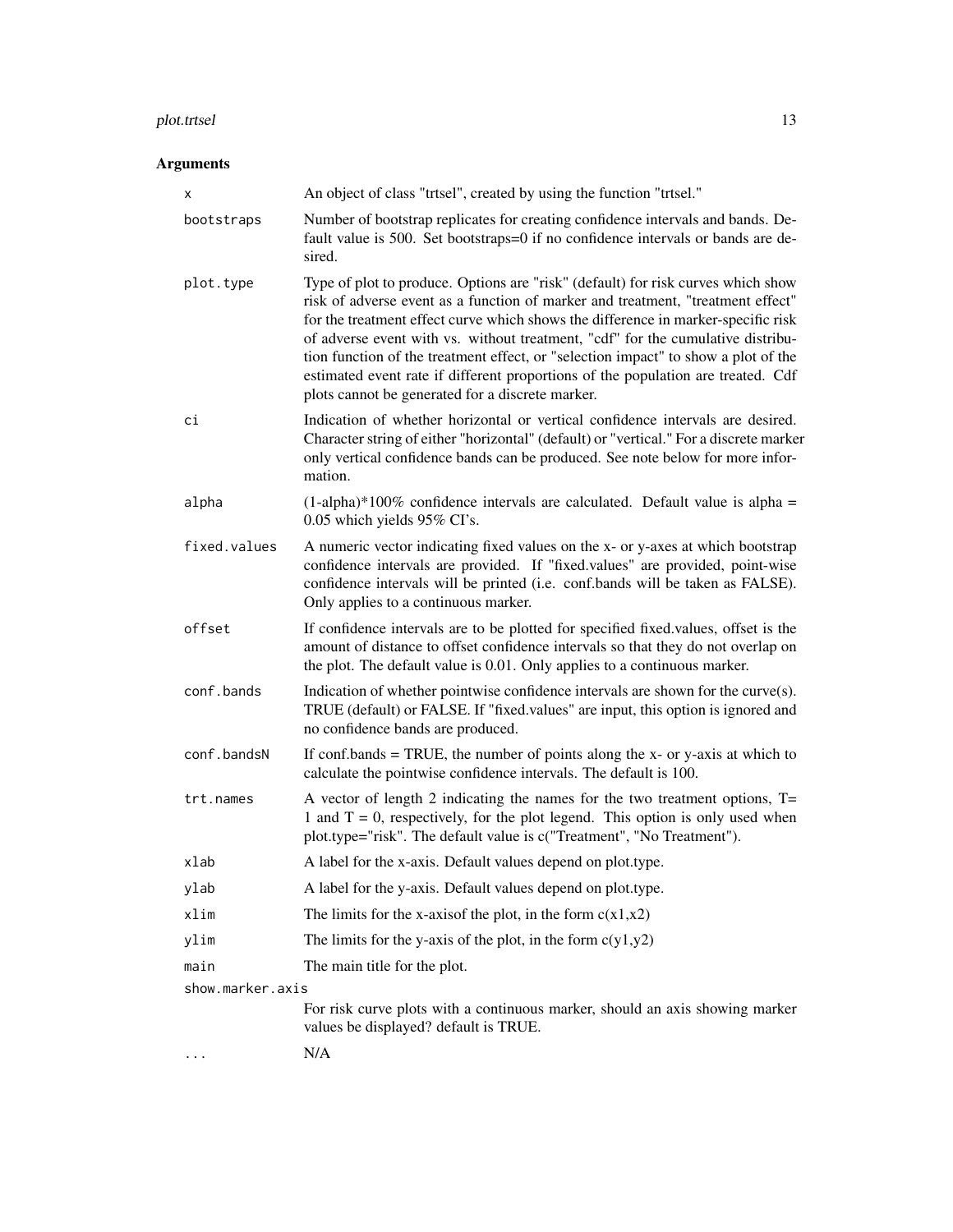#### <span id="page-13-0"></span>Value

Generates a plot. In addition, if the function call is assigned to a variable (as in "myplot <plot(mytrtsel)"), plot.trtsel returns a list composed of:

| plot      | ggplot object containing the printed plot.                                      |
|-----------|---------------------------------------------------------------------------------|
| ci.bounds | A data frame containing the bounds of the bootstrap-based confidence intervals, |
|           | along with the fixed values they are centered around, if applicable.            |

#### Note

For a discrete marker, vertical confidence intervals are generated by fixing the marker value and generating a bootstrap distribution for risk given marker. Bands are then generated based on the percentiles of the empirical bootstrap distribution. For a continuous marker, vertical confidence intervals are generated by fixing the empirical marker quantiles, and generating the empirical distribution of risk given marker percentile.

# See Also

[trtsel](#page-17-1) for creating trtsel objects, [evaluate.trtsel](#page-9-1) for evaluating marker performance, [calibrate.trtsel](#page-2-1) for assessing model calibration, and compare. trtsel to compare two trtsel object.

# Examples

```
data(tsdata)
```
########################### ## Create trtsel objects ###########################

```
trtsel.Y1 <- trtsel(event ~ Y1*trt,
                   treatment.name = "trt",
                   data = tsdata,
                   study.design = "RCT",
                   default.trt = "trt all")
```
##########################

## Use the plot function ##########################

```
# Plot risk curves
plot(trtsel.Y1, main = "Marker Y1",
     plot.type = "risk", bootstraps = 10, #set higher in practice
     trt.names=c("trt","no trt"))
```

```
# Now with confidence intervals around fixed.values
plot(trtsel.Y1, main = "Marker Y1",
```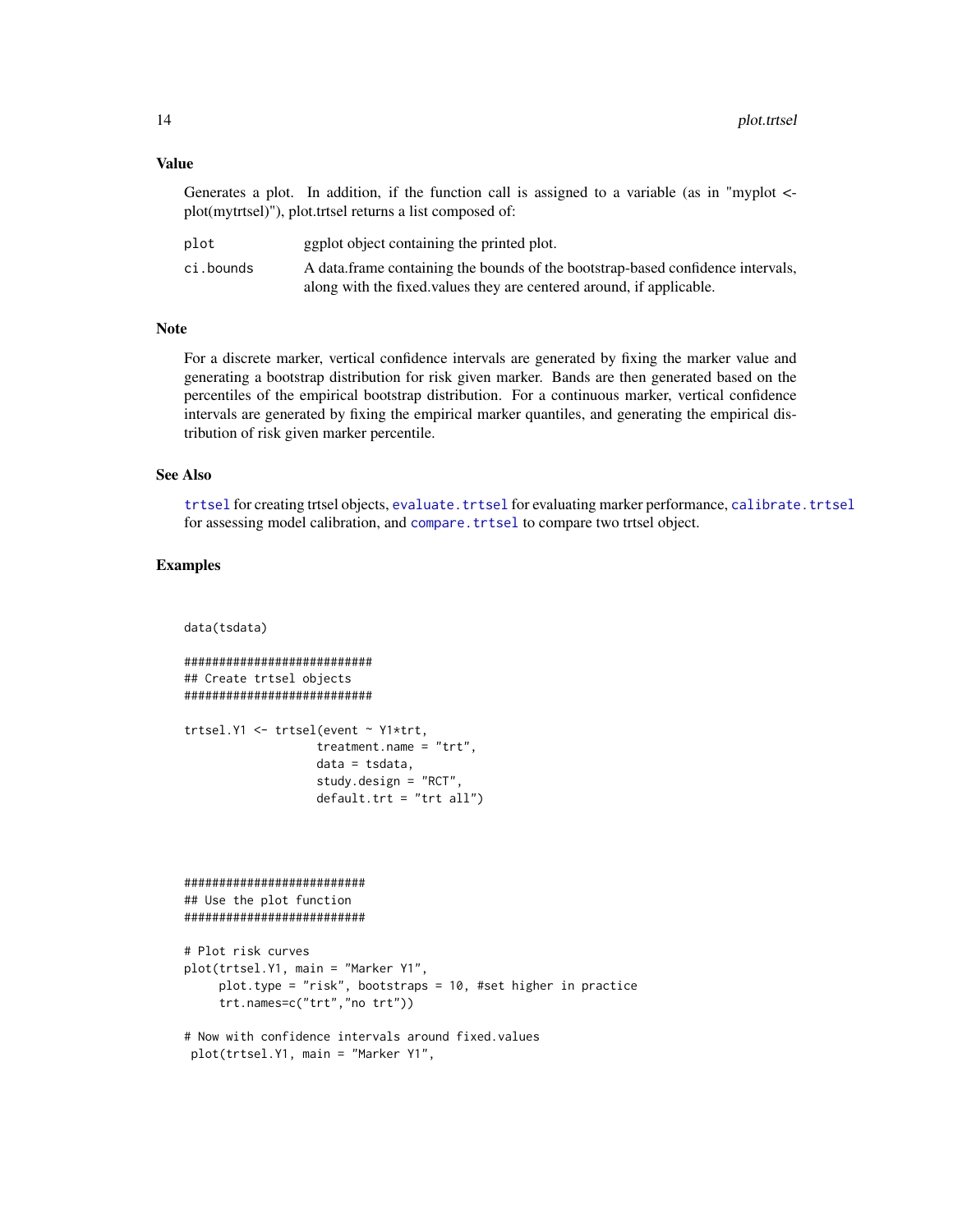# <span id="page-14-0"></span>print.calibrate.trtsel 15

```
plot.type = "risk", ci = "horizontal",
                        fixed.values = c(.2, .5),
                        offset = .01, bootstraps = 10,
                        trt.names=c("trt","no trt"))
# Plot treatment effect curves
#with confidence intervals around fixed.values
plot(trtsel.Y1, main = "Marker Y1",
                      plot.type = "treatment effect",
```

```
ci = "vertical", conf.bands = FALSE,
fixed.values = c(10, 20), bootstraps = 10)
```
print.calibrate.trtsel

*print a trtsel object*

# Description

S3 method for class "trtsel"

# Usage

```
## S3 method for class 'calibrate.trtsel'
print(x, \ldots)
```
# Arguments

|   | object of class "calibrate.trtsel", output from the calibrate.trtsel function |
|---|-------------------------------------------------------------------------------|
| . | ignored                                                                       |

print.compare.trtsel *print a trtsel object*

# Description

S3 method for class "trtsel"

# Usage

```
## S3 method for class 'compare.trtsel'
print(x, \ldots)
```
# Arguments

|   | object of class "compare.trtsel", output from the compare.trtsel function |
|---|---------------------------------------------------------------------------|
| . | ignored                                                                   |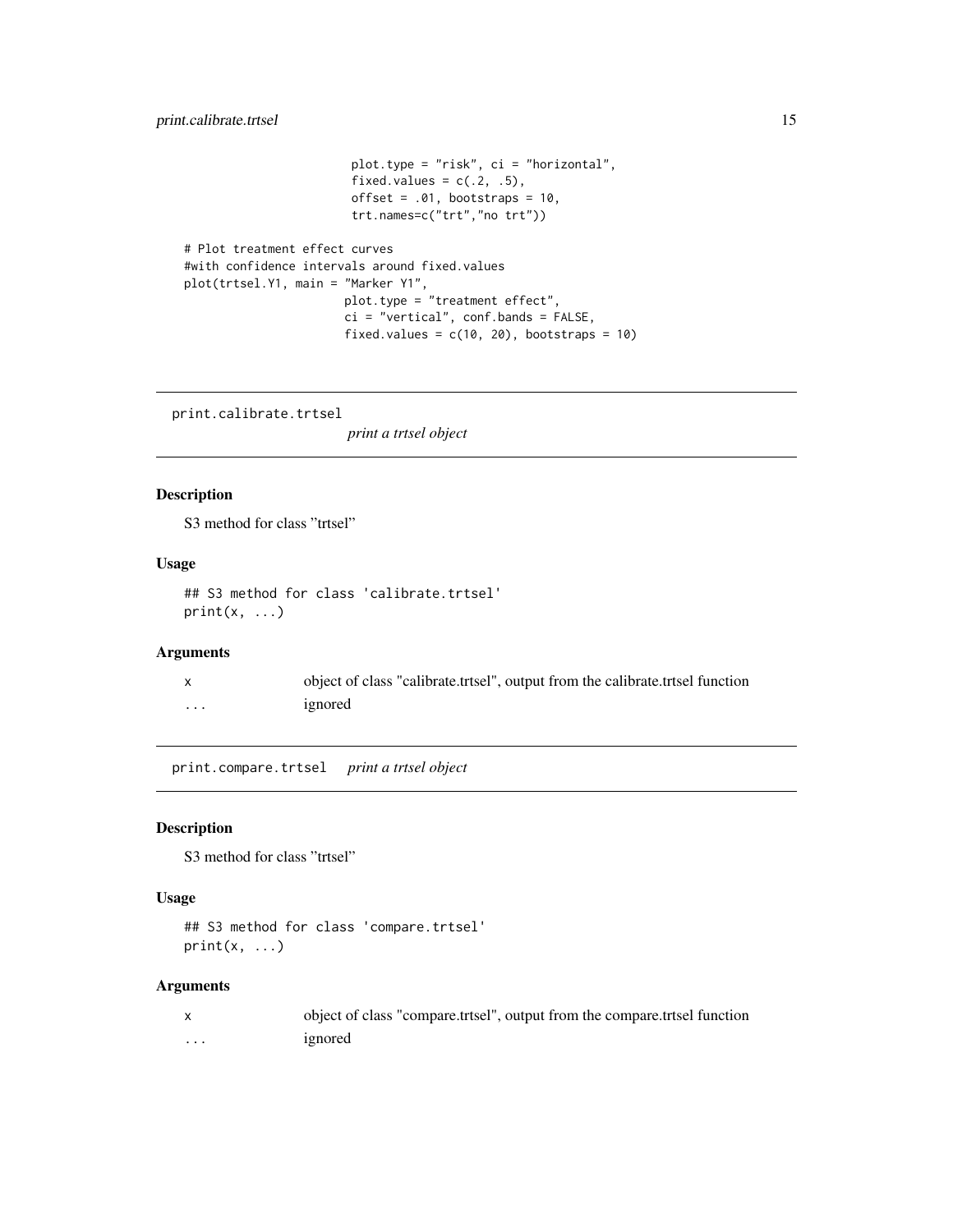# <span id="page-15-0"></span>Description

S3 method for class "trtsel"

# Usage

```
## S3 method for class 'eval.trtsel'
print(x, \ldots)
```
# Arguments

|          | object of class "eval.trtsel", output from the eval.trtsel function |
|----------|---------------------------------------------------------------------|
| $\cdots$ | ignored                                                             |

print.trtsel *print a trtsel object*

# Description

S3 method for class "trtsel"

# Usage

```
## S3 method for class 'trtsel'
print(x, \ldots)
```
# Arguments

x object of class "trtsel", which can be created using function "trtsel." See ?trtsel for more information.

... ignored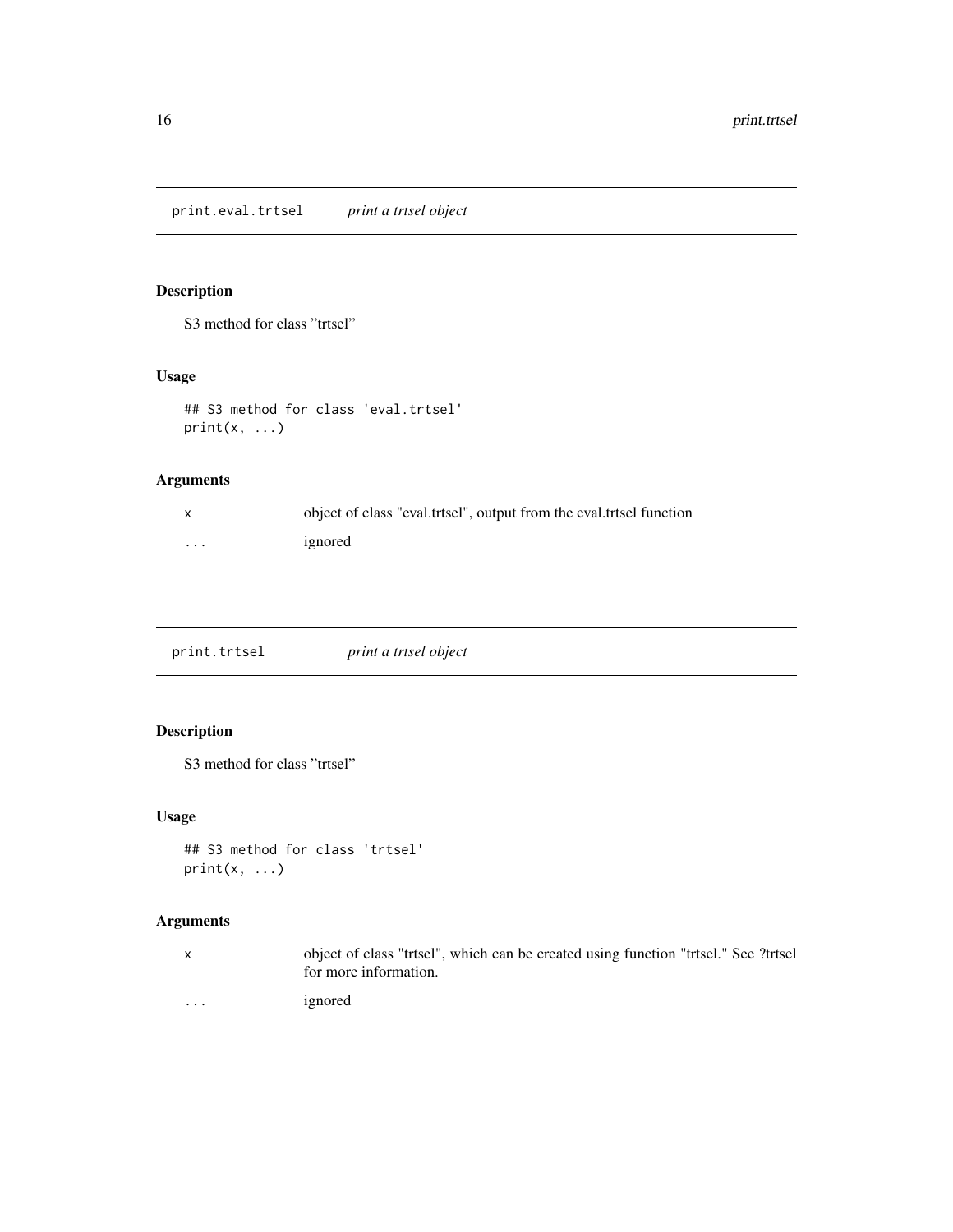<span id="page-16-0"></span>print.trtsel\_summary\_measures

*print output from 'trtsel\_measures'*

# Description

S3 method for class "trtsel\_measures"

# Usage

## S3 method for class 'trtsel\_summary\_measures'  $print(x, \ldots)$ 

# Arguments

|         | object of class "trtsel_summary_measures", output from the estimate_measures<br>function |
|---------|------------------------------------------------------------------------------------------|
| $\cdot$ | ignored                                                                                  |

surv\_tsdata *sample data for R package TreatmentSelection*

#### Description

Simulated data set consisting of two continuous markers, two discrete markers, treatment, and timeto-event status.

# Usage

data(surv\_tsdata)

# Format

A data frame with 1000 simulated observations reflecting the following clinical context. Marker Y for identifying a subset of women with estrogen-receptor positive breast cancer who do not benefit from adjuvant chemotherapy over and above tamoxifen. The clinical outcome of interest, termed "event", is 5-year breast cancer recurrence or death. Data come from a hypothetical randomized trial where subjects are randomly assigned to tamoxifen alone or tamoxifen plus chemotherapy and followed to ascertain this outcome; markers Y1 and Y2 are measured at baseline.

- xi a numeric vector specifying follow up time for right censored data.
- di a numeric vector indicating event status (1 for recurrence or death within 5 years, 0 for censoring)
- Y a numeric vector of marker values.
- trt a numeric vector indicating treatment status.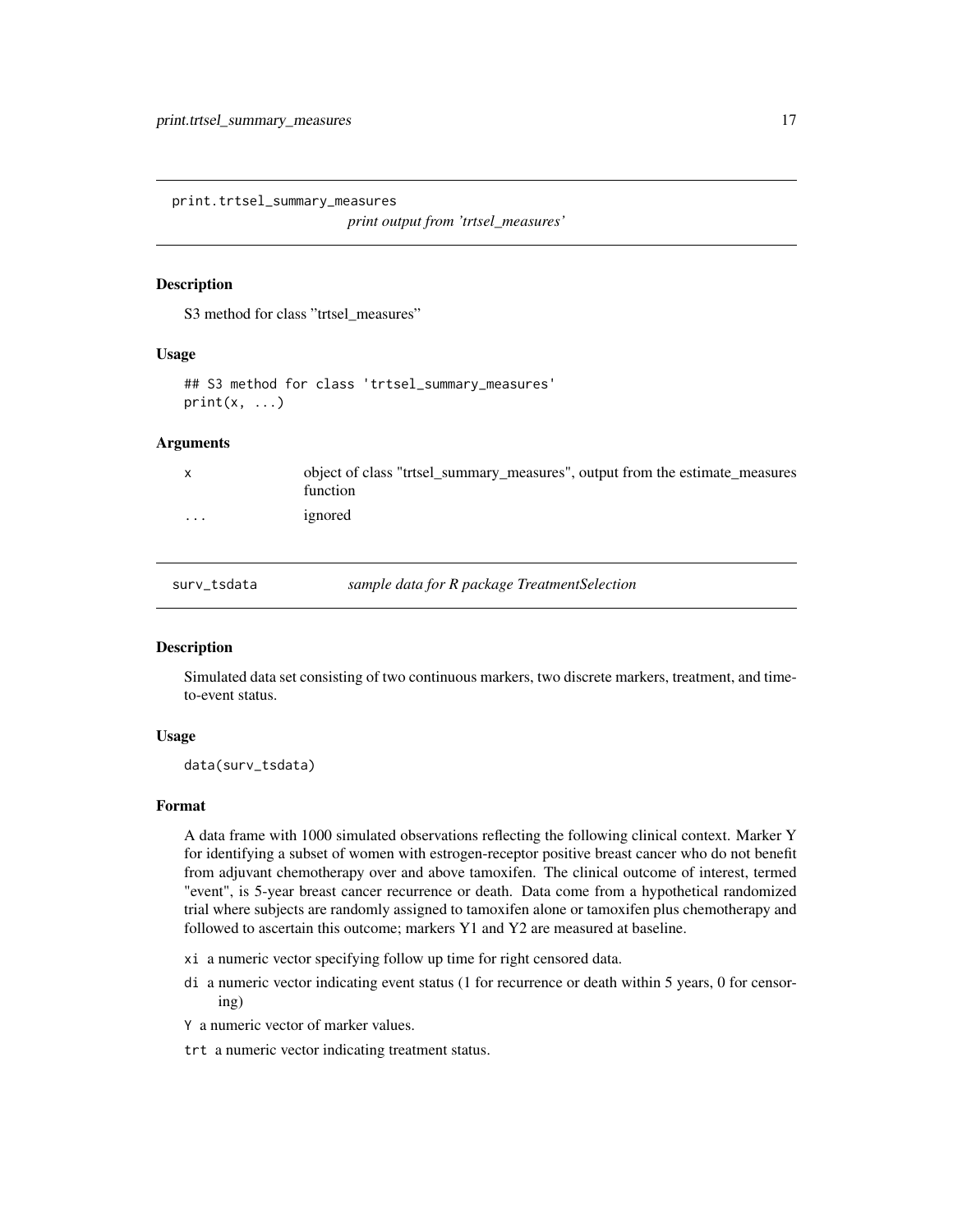# <span id="page-17-0"></span>See Also

[trtsel](#page-17-1) for creating trtsel objects, plot. trtsel for plotting risk curves and more, evaluate. trtsel for evaluating marker performance, [calibrate.trtsel](#page-2-1) for assessing model calibration, and [compare.trtsel](#page-5-1) to compare two trtsel object.

# <span id="page-17-1"></span>trtsel *create a trtsel object*

# Description

Creates an object of class "trtsel" given a data.frame containing marker, treatment, and adverse event status information. The functions "plot.trtsel", "evaluate.trtsel", and "calibrate.trtsel" can then be used to plot risk and treatment effect curves, estimate summary measures, and check model calibration. The function "compare.trtsel" can also be used to compare two treatment selection markers.

# Usage

```
trtsel(formula, treatment.name, data, fittedrisk.t0 = NULL,
  fittedrisk.t1 = NULL, thresh = 0, prediction.time = NULL,
  study.design = c("RCT", "nested case-control",
  "stratified nested case-control"), cohort.attributes = NULL, family,
  default.trt = c("trt all", "trt none"))
```
# Arguments

| formula         | a 'formula' object consisting of outcome $\sim$ markers and marker by treatment<br>interactions for the treatment selection model to be evaluated. The outcome can<br>be continuous, binary or a 'Surv' object for time-to-event outcomes. Binary<br>variable should equal 1 for cases and 0 for controls. For continuous outcomes,<br>we assume that larger values are associated with worse outcomes. |  |
|-----------------|---------------------------------------------------------------------------------------------------------------------------------------------------------------------------------------------------------------------------------------------------------------------------------------------------------------------------------------------------------------------------------------------------------|--|
|                 | treatment name Name of the treatment variable in data frame "data". The treatment variable<br>must be coded 1 for "treated" and 0 for "un-treated."                                                                                                                                                                                                                                                     |  |
| data            | data. frame object used to fit and evaluate the model.                                                                                                                                                                                                                                                                                                                                                  |  |
| fittedrisk.t0   | Instead of providing a marker, fitted risks for $T=0$ and $T=1$ may be provided.<br>This should be the column name of the fitted risk for T=0 that can be found<br>in 'data'. If fitted risks are provided, a model will not be fit, and all bootstrap<br>confidence intervals will be conditional on the model fit provided.                                                                           |  |
| fittedrisk.t1   | Name of for the fitted risks given treatment $= 1$ .                                                                                                                                                                                                                                                                                                                                                    |  |
| thresh          | The treatment effect threshold used to define the treatment rule: Do not treat<br>if the marker-specific treatment effect is less than "thresh". This is a numeric<br>constant with a default value of 0.                                                                                                                                                                                               |  |
| prediction.time |                                                                                                                                                                                                                                                                                                                                                                                                         |  |
|                 | a landmark prediction time used only when the outcome is a time-to-event Surv<br>object                                                                                                                                                                                                                                                                                                                 |  |
|                 |                                                                                                                                                                                                                                                                                                                                                                                                         |  |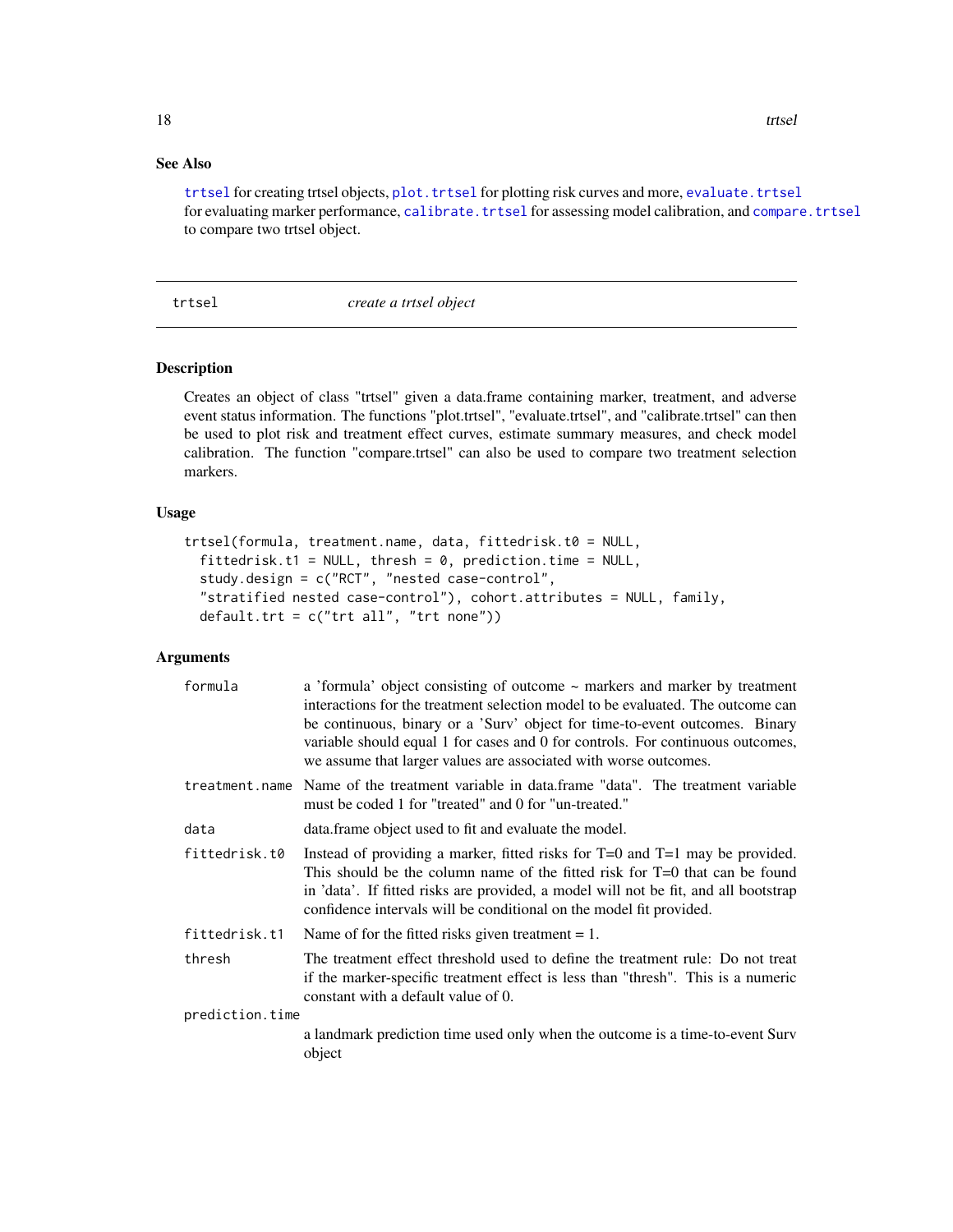| study.design      | Character string indicating the study design used to collect the data. The three<br>options are "RCT" (default), "nested case-control", or "stratified nested case-<br>control". A "RCT" design is simply a randomized trial comparing $T = 0$ to $T = 1$<br>with the marker measured at baseline. A nested case-control or stratified nested<br>case-control study samples cases and controls for marker measurement, perhaps<br>stratified on treatment assignment, from a randomized trial comparing $T = 0$ to<br>$T = 1$ . See Janes et al. (2013) for a full description of these designs.<br>If a "nested case-control" or "stratified nested case-control" design is specified, |
|-------------------|-----------------------------------------------------------------------------------------------------------------------------------------------------------------------------------------------------------------------------------------------------------------------------------------------------------------------------------------------------------------------------------------------------------------------------------------------------------------------------------------------------------------------------------------------------------------------------------------------------------------------------------------------------------------------------------------|
|                   | "cohort.attributes"" must be provided (see below).                                                                                                                                                                                                                                                                                                                                                                                                                                                                                                                                                                                                                                      |
| cohort.attributes | If a "nested case-control" or "stratified nested case-control" design is specified,<br>"cohort.attributes" must be provided. Order does matter.<br>For the "nested case-control" design, specify the following attributes of the ran-                                                                                                                                                                                                                                                                                                                                                                                                                                                   |
|                   | domized trial "cohort" from which the case-control sample was selected:                                                                                                                                                                                                                                                                                                                                                                                                                                                                                                                                                                                                                 |
|                   | $cohort. attributes = c (cohort sample size,$<br>proportion treated in cohort (Pr(trt==1)),<br>adverse event prevalance in cohort (Pr(event==1)),<br>fraction of cases sampled from cohort)                                                                                                                                                                                                                                                                                                                                                                                                                                                                                             |
|                   | For the "stratitified nested case-control" design, specify the following attributes<br>of the randomized trial "cohort" from which the stratified case-control sample<br>was selected:                                                                                                                                                                                                                                                                                                                                                                                                                                                                                                  |
|                   | $cohort. attributes = c (cohort sample size,$<br>$Pr(trt == 0 < event == 0)$ in cohort,                                                                                                                                                                                                                                                                                                                                                                                                                                                                                                                                                                                                 |
|                   | $Pr(trt == 0 & event == 1)$ in cohort,<br>$Pr(trt == 1 & event == 0)$ in cohort,                                                                                                                                                                                                                                                                                                                                                                                                                                                                                                                                                                                                        |
|                   | fraction of cases with $tr = 0$ sampled from cohort,<br>fraction of cases with $tr = 1$ sampled from cohort)                                                                                                                                                                                                                                                                                                                                                                                                                                                                                                                                                                            |
| family            | function passed to 'glm' describing the error distribution and link function to<br>be used in the model. Defaults to binomial( $link = "logit")$ when the outcome is<br>numeric with two values $0,1$ and gaussian(link = "identity") otherwise. Ignored<br>for time-to-event outcomes. For non RCT study designs, methods only exist for<br>$family = binomial(link = "logit").$                                                                                                                                                                                                                                                                                                       |
| default.trt       | The default treatment assignment to compare with marker-based treatment. Can<br>either be set at "trt all" (default) or "trt none". Use "trt all" if everyone is treated<br>and the aim is to discover those who would benefit from no treatment, but use                                                                                                                                                                                                                                                                                                                                                                                                                               |

"trt none" if the common practice is to treat no-one and the goal is to discover

# Value

An object of class "trtsel," which is a list containing:

those who would benefit from treatment.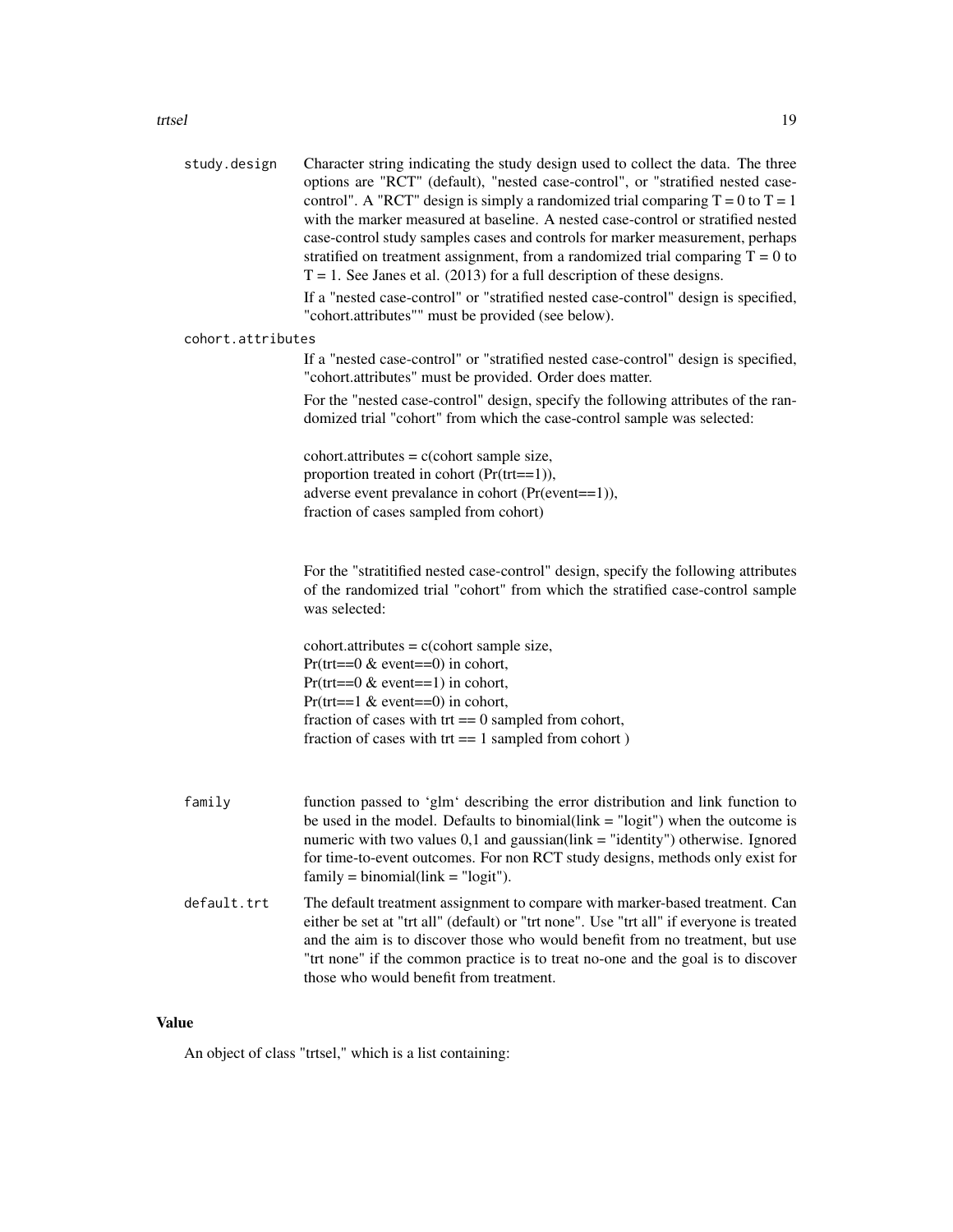<span id="page-19-0"></span>

| model.fit    | A list containing "coefficients" – $a \, 4 \times 4$ matrix with columns for coefficient es-<br>timates, standard errors, t-statistics, and two-sided p-values. "cohort.attributes"<br>- the vector of cohort.attributes provided "study.design" - character string of<br>study.design provided |
|--------------|-------------------------------------------------------------------------------------------------------------------------------------------------------------------------------------------------------------------------------------------------------------------------------------------------|
| derived.data | A data frame with event, trt, and marker information along with "fittedrisk.t0"<br>(risk estimates given no treatment), "fittedrisk.t1" (risk estimates given treat-<br>ment), "trt.effect" (treatment effect estimates), and "trt.rec" (indicator of trt rec-<br>ommendation) columns.         |
| functions    | For internal package use only                                                                                                                                                                                                                                                                   |

# References

Janes, Holly; Brown, Marshall D; Pepe, Margaret; Huang, Ying; "An Approach to Evaluating and Comparing Biomarkers for Patient Treatment Selection" The International Journal of Biostatistics. Volume 0, Issue 0, ISSN (Online) 1557-4679, ISSN (Print) 2194-573X, DOI: 10.1515/ijb-2012- 0052, April 2014

#### See Also

[plot.trtsel](#page-11-1) for plotting risk curves and more, [evaluate.trtsel](#page-9-1) for evaluating marker performance, [calibrate.trtsel](#page-2-1) for assessing model calibration, and [compare.trtsel](#page-5-1) to compare two trtsel object.

# Examples

data(tsdata)

```
###########################
## Create trtsel objects
###########################
trtsel.Y1 <- trtsel(event ~ Y1*trt,
                   treatment.name = "trt",
                  data = tsdata,
                   study.design = "RCT",
                   family = binomial("logit"),
                   default.trt = "trt all")
trtsel.Y1
trtsel.Y2 <- trtsel(event ~ Y2*trt,
                   treatment.name = "trt",
                   data = tsdata,
                   default.trt = "trt all")
trtsel.Y2
```
# calculate fitted risks using a logistic model #(one can use any model here, the point is that the fitted risks are provided )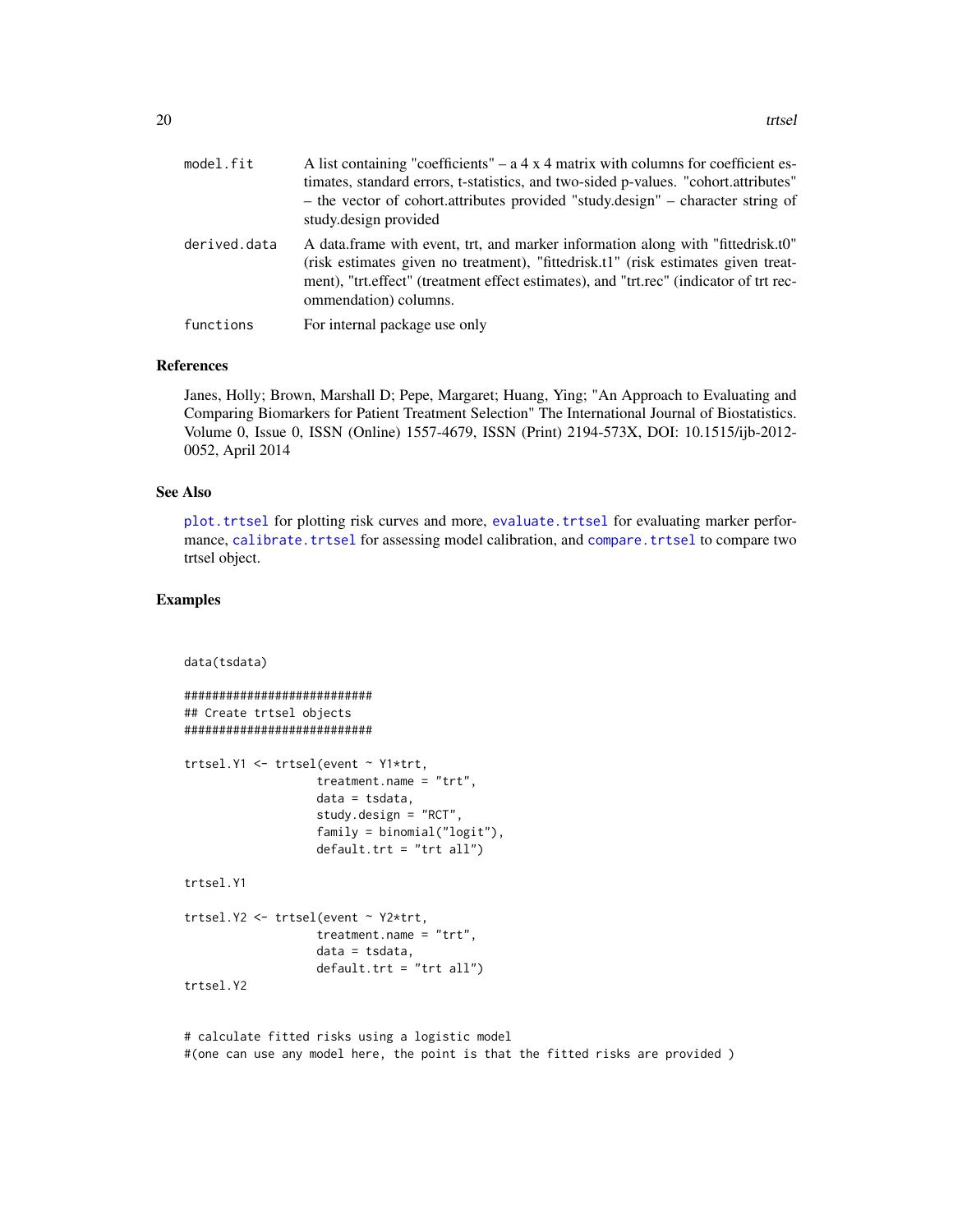# <span id="page-20-0"></span>trtsel\_measures 21

```
mymod <- glm(event~trt*Y2, data= tsdata, family = binomial("logit"))
tsdata$fitted.t0 <- predict(mymod, newdata=data.frame(trt = 0, Y2 = tsdata$Y2), type = "response")
tsdata$fitted.t1 <- predict(mymod, newdata=data.frame(trt = 1, Y2 = tsdata$Y2), type = "response")
#all bootstrapping done using this object will be conditional on the model fit.
myfitted.trtsel <- trtsel( event~trt, treatment.name = "trt",
                           data = tsdata,
                           fittedrisk.t0 = "fitted.t0",
                           fittedrisk.t1 = "fitted.t1",
                           default.trt = "trt all")
```
<span id="page-20-1"></span>

| trtsel measures | a simple function to estimate performance measures for a rule used to |
|-----------------|-----------------------------------------------------------------------|
|                 | select treatment.                                                     |

# Description

Provides point estimates for summary measures to evaluate a rule used to select treatment.

# Usage

```
trtsel_measures(event, trt, trt.rule, trt.effect, time,
  default.trt = c("trt all", "trt none"), prediction.time = NULL,
  silent = FALSE)
```
# Arguments

| event           | vector for adverse event. Can be binary (1 is bad, 0 is good) or continuous (large<br>numbers are worse). If failure time variable 'time' is set, event is used as the<br>adverse event status indicator.                                                                                                                                                                                |  |
|-----------------|------------------------------------------------------------------------------------------------------------------------------------------------------------------------------------------------------------------------------------------------------------------------------------------------------------------------------------------------------------------------------------------|--|
| trt             | binary trt status 1 for "treated" and 0 for "un-treated."                                                                                                                                                                                                                                                                                                                                |  |
| trt.rule        | a binary treatment rule used to recommend treatment where 1 means recommend<br>treatment and 0 means recommend no treatment.                                                                                                                                                                                                                                                             |  |
| trt.effect      | estimated treatment effects.                                                                                                                                                                                                                                                                                                                                                             |  |
| time            | the failure time for survival outcomes.                                                                                                                                                                                                                                                                                                                                                  |  |
| default.trt     | The default treatment assignment to compare with marker-based treatment. Can<br>either be set at "trt all" (default) or "trt none". Use "trt all" if everyone is treated<br>and the aim is to discover those who would benefit from no treatment, but use<br>"trt none" if the common practice is to treat no-one and the goal is to discover<br>those who would benefit from treatment. |  |
| prediction.time |                                                                                                                                                                                                                                                                                                                                                                                          |  |
|                 | a landmark prediction time used only when the 'time' variable is set.                                                                                                                                                                                                                                                                                                                    |  |
| silent          | suppress messages                                                                                                                                                                                                                                                                                                                                                                        |  |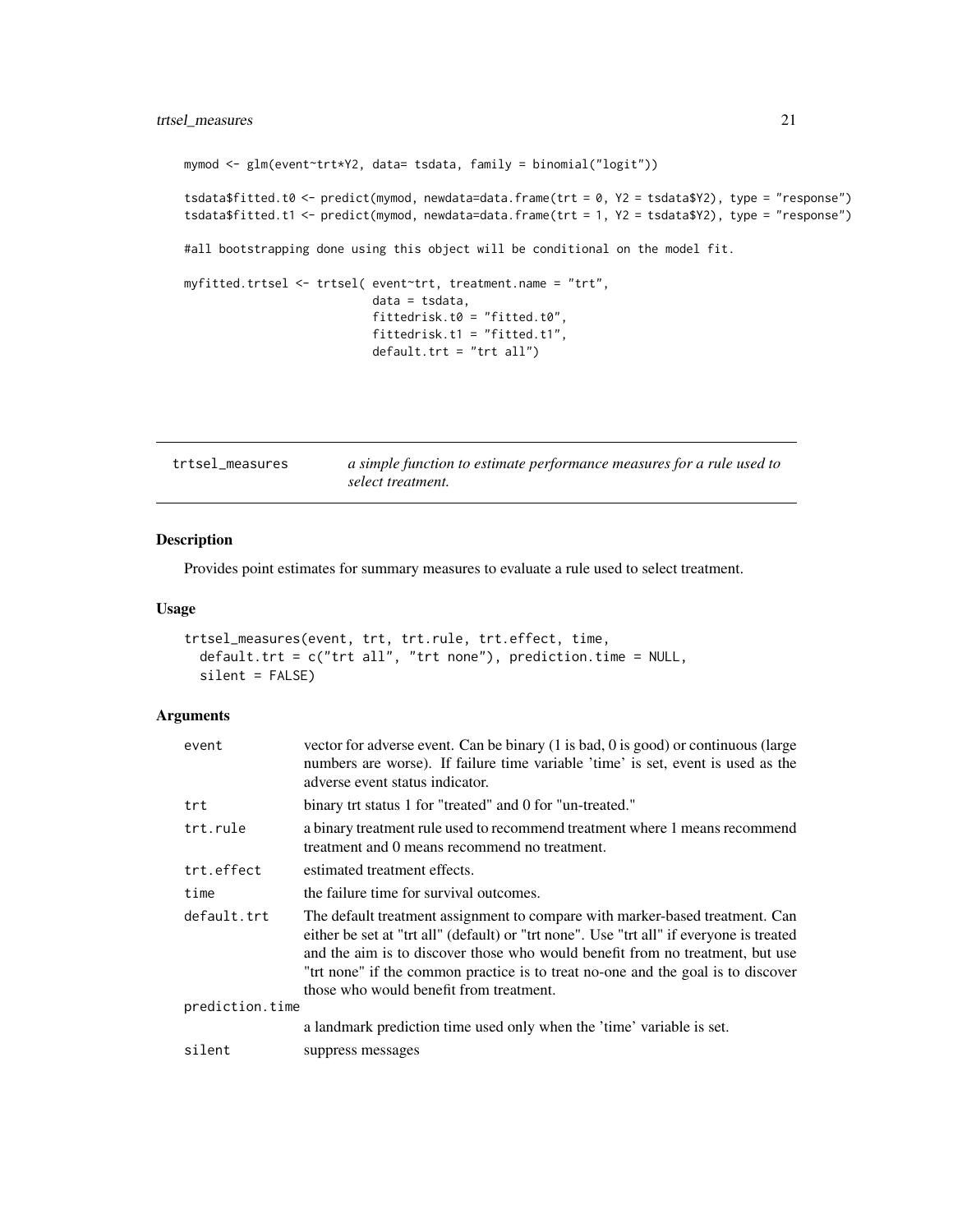# Examples

```
data(tsdata)
#The user must specify a vector of clinical outcomes,
#a vector of treatment assigments, and a vector of
#marker-based treatment recommendations based on the pre-specified rule.
#Here we let Y1_disc represent a user-specified treatment
#rule and evaluate its performance.
trtsel_measures(event = tsdata$event, trt = tsdata$trt, trt.rule = 1- tsdata$Y1_disc )
#We can also fit our own risk model using GLM, use this model
#to develop a marker-based treatment recommendation, and evaluate its performance.
#This allows us to obtain model-based estimates of performance:
mod <- glm(event~trt*Y1_disc, data = tsdata, family = binomial())
tsdata.0 <- tsdata;
tsdata.0$trt = 0tsdata.1 <- tsdata;
tsdata.1$trt = 1delta.hat <- predict(mod,
                    newdata= tsdata.0,
                    type = "response") -
            predict(mod,
                    newdata= tsdata.1,
                    type = "response")
trtsel_measures(event = tsdata$event, trt = tsdata$trt,
               trt.rule = 1- tsdata$Y1_disc, trt.effect = delta.hat )
```
tsdata *sample data for R package TreatmentSelection*

# Description

Simulated data set consisting of two continuous markers, two discrete markers, treatment, and event status.

#### Usage

data(tsdata)

# Format

A data frame with 1000 simulated observations reflecting the following clinical context. Markers Y1 and Y2 are candidates for identifying a subset of women with estrogen-receptor positive breast cancer who do not benefit from adjuvant chemotherapy over and above tamoxifen. The clinical

<span id="page-21-0"></span>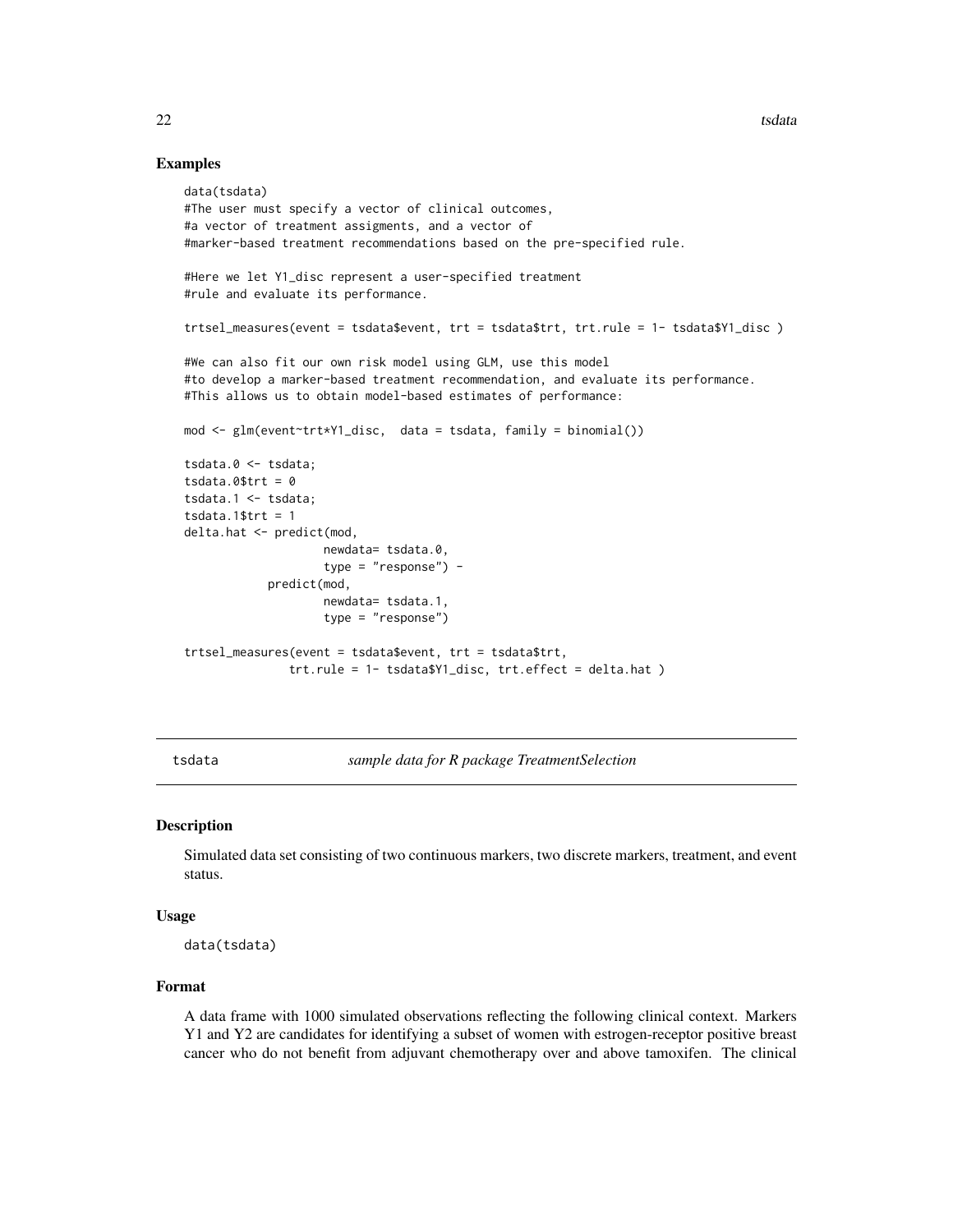<span id="page-22-0"></span>outcome of interest, termed "event", is 5-year breast cancer recurrence or death. Data come from a hypothetical randomized trial where subjects are randomly assigned to tamoxifen alone or tamoxifen plus chemotherapy and followed to ascertain this outcome; markers Y1 and Y2 are measured at baseline.

- trt a numeric vector distinguishing chemotherapy-treated individuals ( $tr = 1$ ) vs individuals treated with tamoxifen alone ( $trt = 0$ )
- event a numeric vector indicating event status (1 for recurrence or death within 5 years, 0 otherwise)
- Y1 a numeric vector of values for marker 1. This marker has relatively weak performance.
- Y2 a numeric vector of values for marker 2. This marker has strong performance.
- Y1\_disc a discrete version of marker 1, coded 1 if  $Y1 > mean(Y1)$  and 0 otherwise.
- Y2\_disc a discrete version of marker 2, coded 1 if  $Y2 > 0$ , and 0 otherwise.

### References

Janes, Holly; Brown, Marshall D; Pepe, Margaret; Huang, Ying; "An Approach to Evaluating and Comparing Biomarkers for Patient Treatment Selection" The International Journal of Biostatistics. Volume 0, Issue 0, ISSN (Online) 1557-4679, ISSN (Print) 2194-573X, DOI: 10.1515/ijb-2012- 0052, April 2014

#### See Also

[trtsel](#page-17-1) for creating trtsel objects, plot. trtsel for plotting risk curves and more, evaluate. trtsel for evaluating marker performance, [calibrate.trtsel](#page-2-1) for assessing model calibration, and [compare.trtsel](#page-5-1) to compare two trtsel object.

tsdata\_cc *sample nested case-control data for R package TreatmentSelection*

# Description

Simulated case-cohort data set consisting of two continuous markers, two discrete markers, treatment, and event status.

#### Usage

data(tsdata)

# Format

A data frame with 468 observations reflecting a 1:1 case control subcohort sample from the tsdata dataset. See ?tsdata for the clinical context these data were simulated under.

trt a numeric vector distinguishing chemotherapy-treated individuals ( $tr = 1$ ) vs individuals treated with tamoxifen alone ( $trt = 0$ )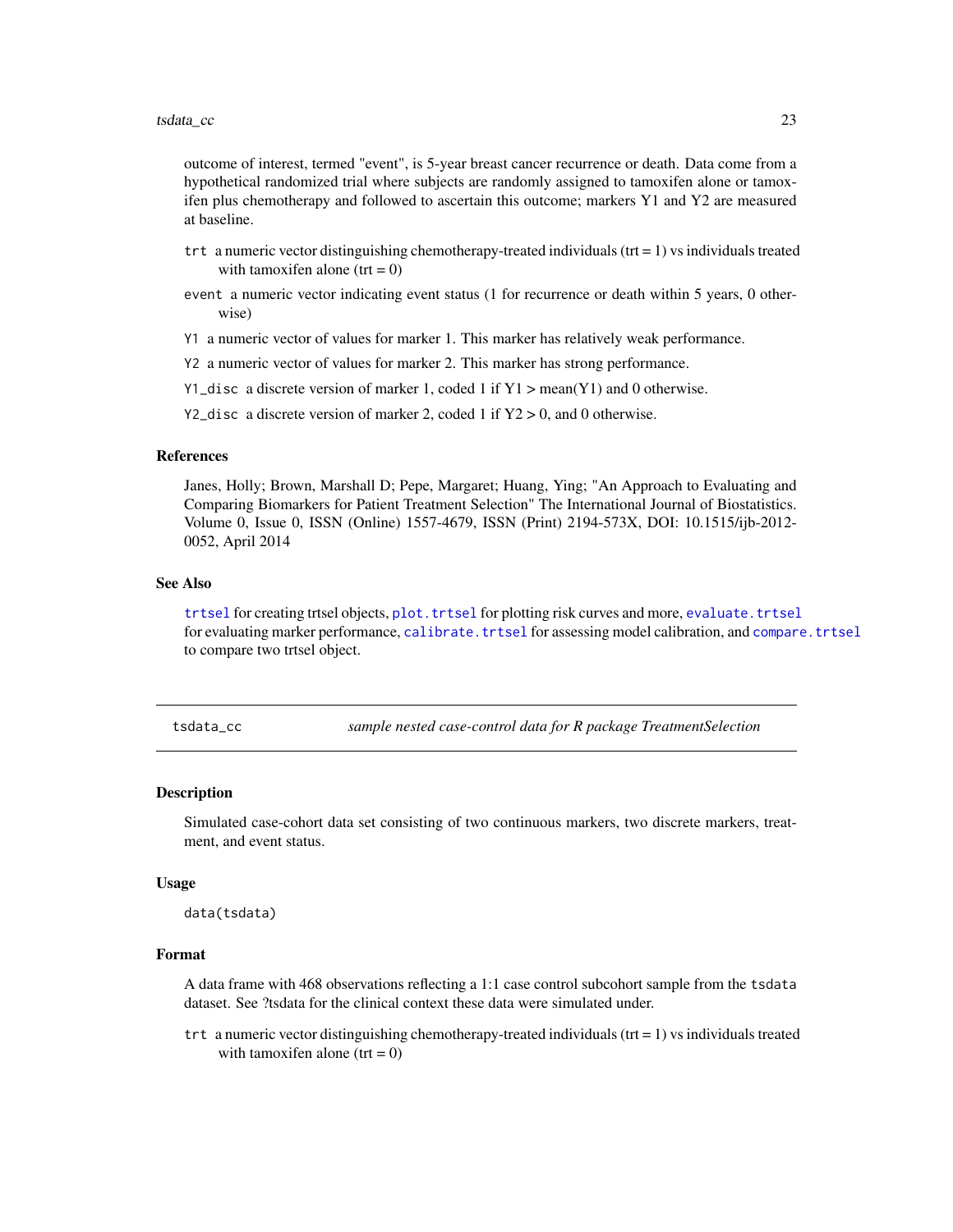- <span id="page-23-0"></span>event a numeric vector indicating event status (1 for recurrence or death within 5 years, 0 otherwise)
- Y1 a numeric vector of values for marker 1. This marker has relatively weak performance.
- Y2 a numeric vector of values for marker 2. This marker has strong performance.
- Y1\_disc a discrete version of marker 1, coded 1 if  $Y1 > mean(Y1)$  and 0 otherwise.
- Y2\_disc a discrete version of marker 2, coded 1 if  $Y2 > 0$ , and 0 otherwise.

# Note

In order to evaluate the markers in this dataset, we need to provide the function trtsel with information from the full cohort tsdata. See the example below for help.

### References

Janes, Holly; Brown, Marshall D; Pepe, Margaret; Huang, Ying; "An Approach to Evaluating and Comparing Biomarkers for Patient Treatment Selection" The International Journal of Biostatistics. Volume 0, Issue 0, ISSN (Online) 1557-4679, ISSN (Print) 2194-573X, DOI: 10.1515/ijb-2012- 0052, April 2014

# See Also

[trtsel](#page-17-1) for creating trtsel objects, plot. trtsel for plotting risk curves and more, evaluate. trtsel for evaluating marker performance, [calibrate.trtsel](#page-2-1) for assessing model calibration, and [compare.trtsel](#page-5-1) to compare two trtsel object.

| tsdata scc | sample stratified nested case-control data for R package TreatmentSe- |
|------------|-----------------------------------------------------------------------|
|            | lection                                                               |

#### Description

Simulated stratified case-control data set consisting of two continuous markers, two discrete markers, treatment, and event status.

#### Usage

data(tsdata)

#### Format

A data frame with 468 observations reflecting a 1:1 stratified case control subcohort sample from the tsdata dataset. Observations are stratified on treatment status. See ?tsdata for the clinical context these data were simulated under.

trt a numeric vector distinguishing chemotherapy-treated individuals ( $tr = 1$ ) vs individuals treated with tamoxifen alone ( $trt = 0$ )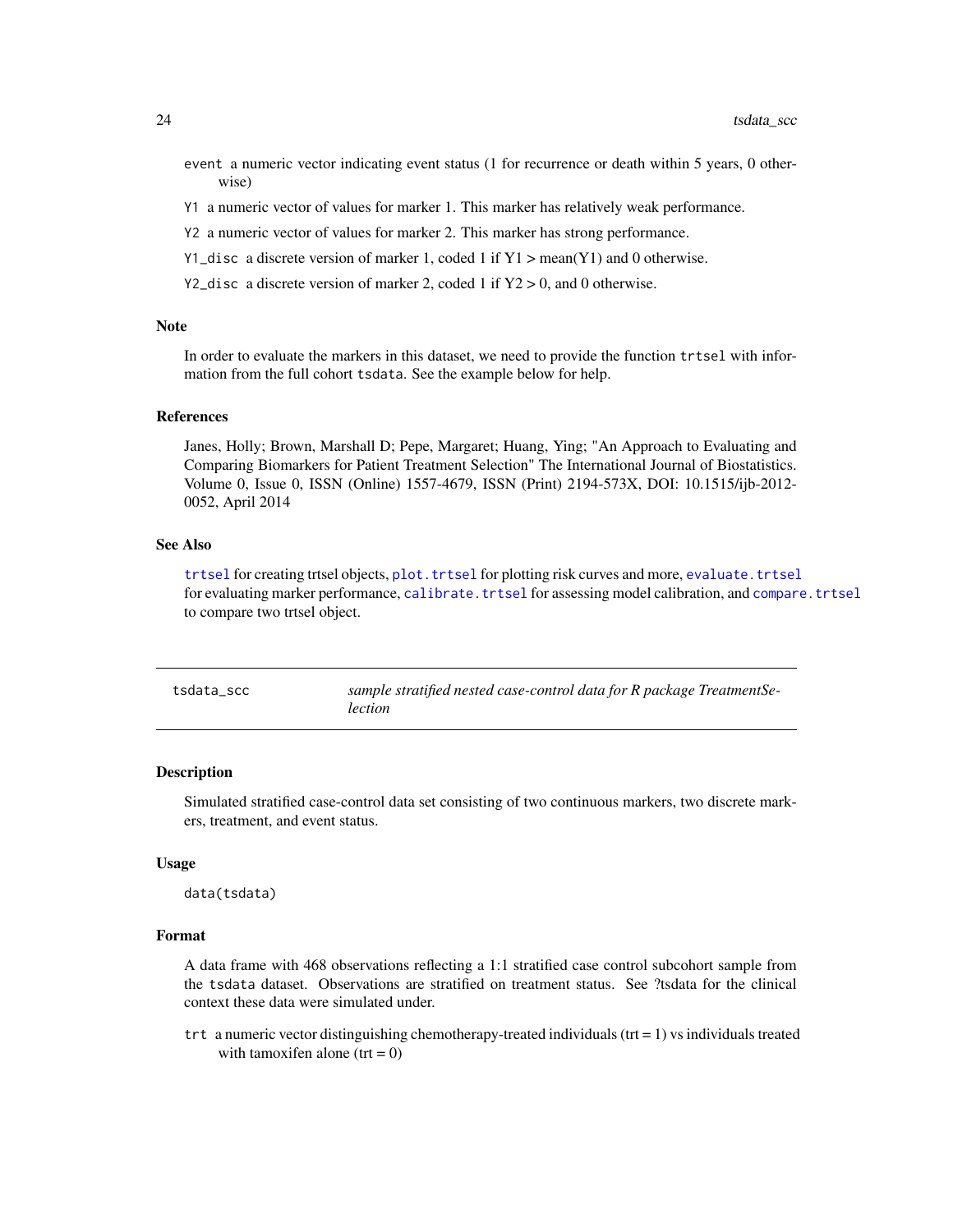#### <span id="page-24-0"></span>tsdata\_scc 25

- event a numeric vector indicating event status (1 for recurrence or death within 5 years, 0 otherwise)
- Y1 a numeric vector of values for marker 1. This marker has relatively weak performance.
- Y2 a numeric vector of values for marker 2. This marker has strong performance.
- Y1\_disc a discrete version of marker 1, coded 1 if  $Y1 > mean(Y1)$  and 0 otherwise.
- Y2\_disc a discrete version of marker 2, coded 1 if  $Y2 > 0$ , and 0 otherwise.

#### Note

In order to evaluate the markers in this dataset, we need to provide the function trtsel with information from the full cohort tsdata. See the example below for help.

# References

Janes, Holly; Brown, Marshall D; Pepe, Margaret; Huang, Ying; "An Approach to Evaluating and Comparing Biomarkers for Patient Treatment Selection" The International Journal of Biostatistics. Volume 0, Issue 0, ISSN (Online) 1557-4679, ISSN (Print) 2194-573X, DOI: 10.1515/ijb-2012- 0052, April 2014

# See Also

[trtsel](#page-17-1) for creating trtsel objects, plot. trtsel for plotting risk curves and more, evaluate. trtsel for evaluating marker performance, [calibrate.trtsel](#page-2-1) for assessing model calibration, and [compare.trtsel](#page-5-1) to compare two trtsel object.